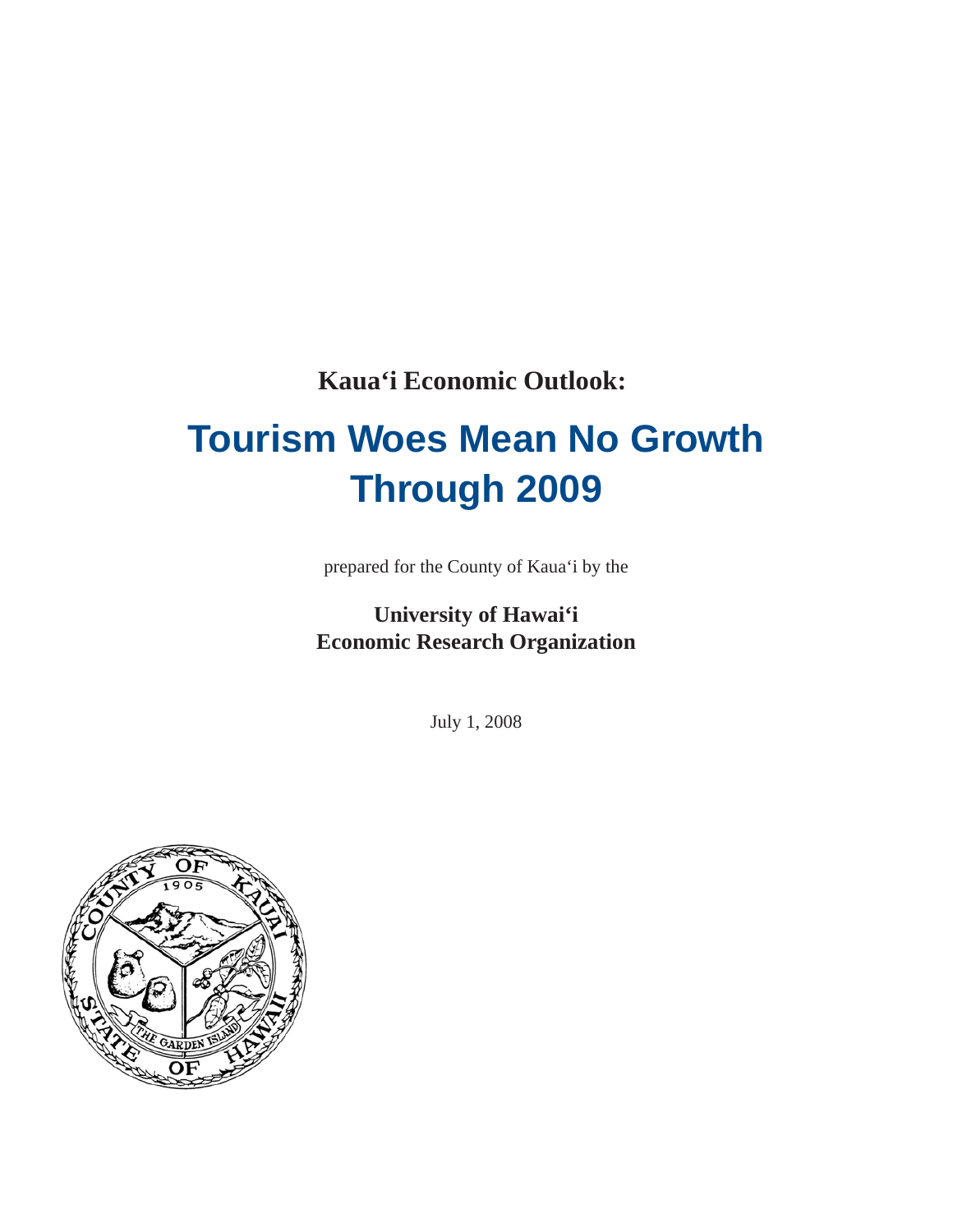# **Kaua'i Economic Outlook**

prepared for

# **The County of Kaua'i**

July 1, 2008

by the

### **University of Hawai'i Economic Research Organization**

2424 Maile Way, Room 540 Honolulu, Hawai'i 96822 (808) 956-7605 uhero@hawaii.edu

Carl S. Bonham Ph.D., Executive Director Byron Gangnes Ph.D., Director, Hawai'i Economy Project Leroy O. Laney Ph.D., Research Associate

Research assistance by Somchai Amornthum and Heber Moulton



**University of Hawai**'i **E** conomic **Research Organization**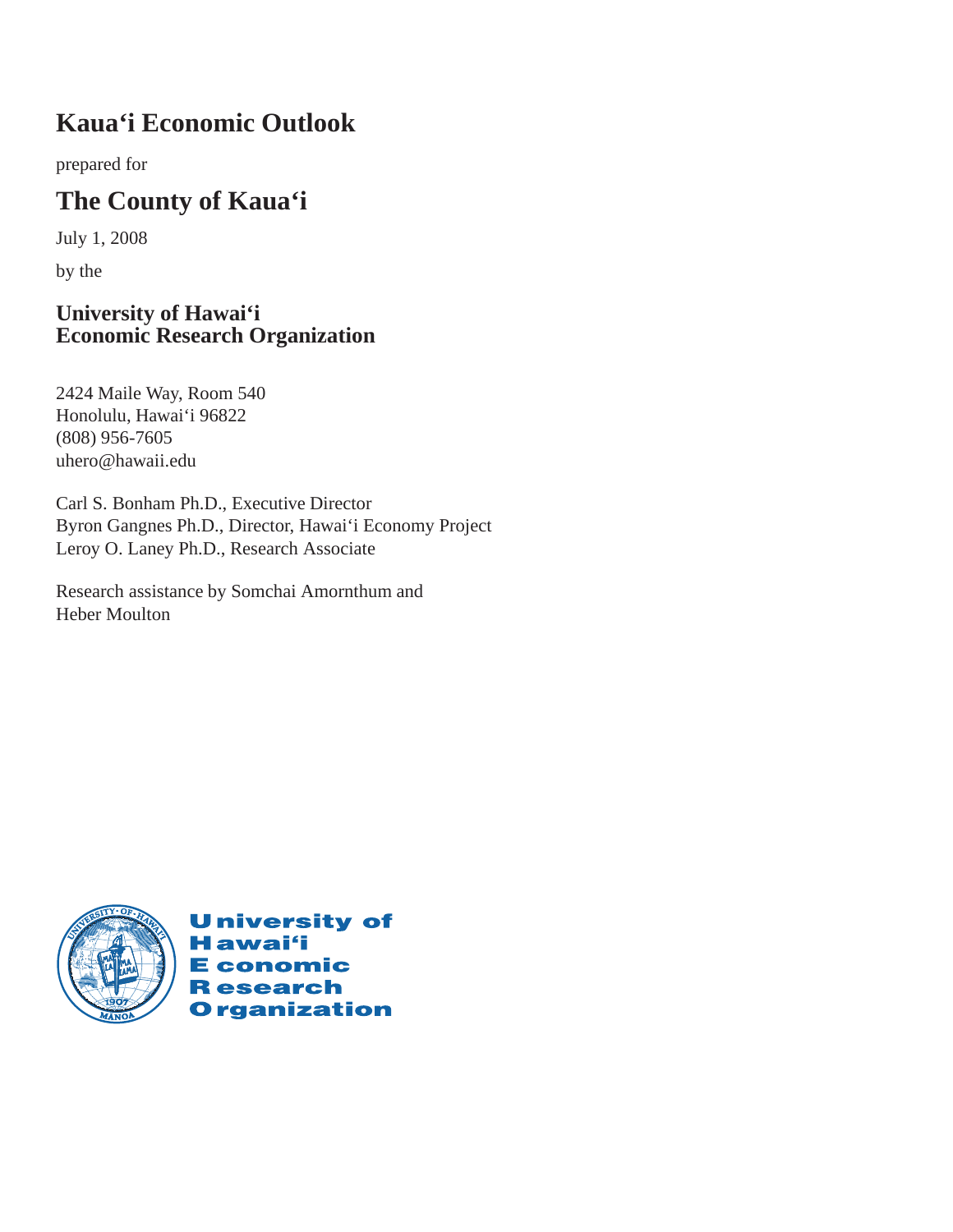## EXECUTIVE SUMMARY

The Kaua'i economy continued to perform better than much of the rest of the state last year, although sharing in the slowing trend. Since the start of the year, there have been several key developments that will impinge on growth in 2008–2009, including the departure of two of three inter-island cruise ships, the failures of ATA and Aloha Airlines, and the surge of oil prices to record-high levels. We expect growth in payroll jobs to slow to 0.2% this year and to decline by a slight 0.3% in 2009. Real income growth will remain barely in positive territory. This is a slightly stronger forecast than for the state as a whole, where we expect small net declines in both jobs and income.

- While Kaua'i shared in the state's general economic slowing in 2007, the pace of deceleration was somewhat less pronounced than in other counties. The visitor industry continued to expand at a healthy rate, construction was buoyant, and business confidence remained relatively high.
- The Kaua'i visitor industry will experience net losses in 2008. Arrivals growth will be down more than 11% this year, and visitor days will fall by about 4%. Overall airlift to the state will only gradually be restored, and weak U.S. economic conditions and high oil prices will also restrain travel. Kaua'i's occupancy rate will fall a bit to 72.5% in 2008 and to 71% in 2009 both because of visitor weakness and additions to the room stock.
- The visitor pullback will have negative impacts across a broad swath of the Kaua'i economy. The sectoral losses will be largest for businesses oriented toward visitors, particulary toward the cruise industry. A marked—but not dramatic—falloff in spending has already been noted by local businesses. While there is some optimism about summer conditions, many are concerned about the impact of record oil prices on arrivals and spending as the year goes on. High oil prices are also raising costs and squeezing profits.
- We expect a more than 2% drop in wholesale & retail trade jobs over the next two years. Job growth in the accommodations  $\&$  food sector has continued at a healthy clip during the first part of this year, but we expect that to stall out, with a small net decline in jobs in 2009. Jobs in transportation and utilities will drop by more than 4% this year. Some of these losses will be accomplished through attrition rather than layoffs.
- A downturn in aggregate jobs has not yet occurred, partly because of the booming construction industry, where jobs were up 17% in the first four months of this year, compared with the same period in 2007. A boost may come from the expected approval of long-delayed building permits for several large resort residential projects later this year or in early 2009, but we are also hearing anecdotal reports of some project cancelations because of weak sales and difficult financial market conditions. After rising by 8.5% this year, we expect about a 4% decline in construction jobs in 2009, with moderate slowing continuing for several years.
- Aside from construction, the only large sector to see job gains this year will be health care. The finance, insurance & real estate sector will continue to see jobs losses. Job growth in the large "other services" category, which among other things includes education, business, and professional services, will be nearly flat this year, down from almost 3% growth in 2007. Because of fiscal pressures, government sector jobs will decline by about one percent this year.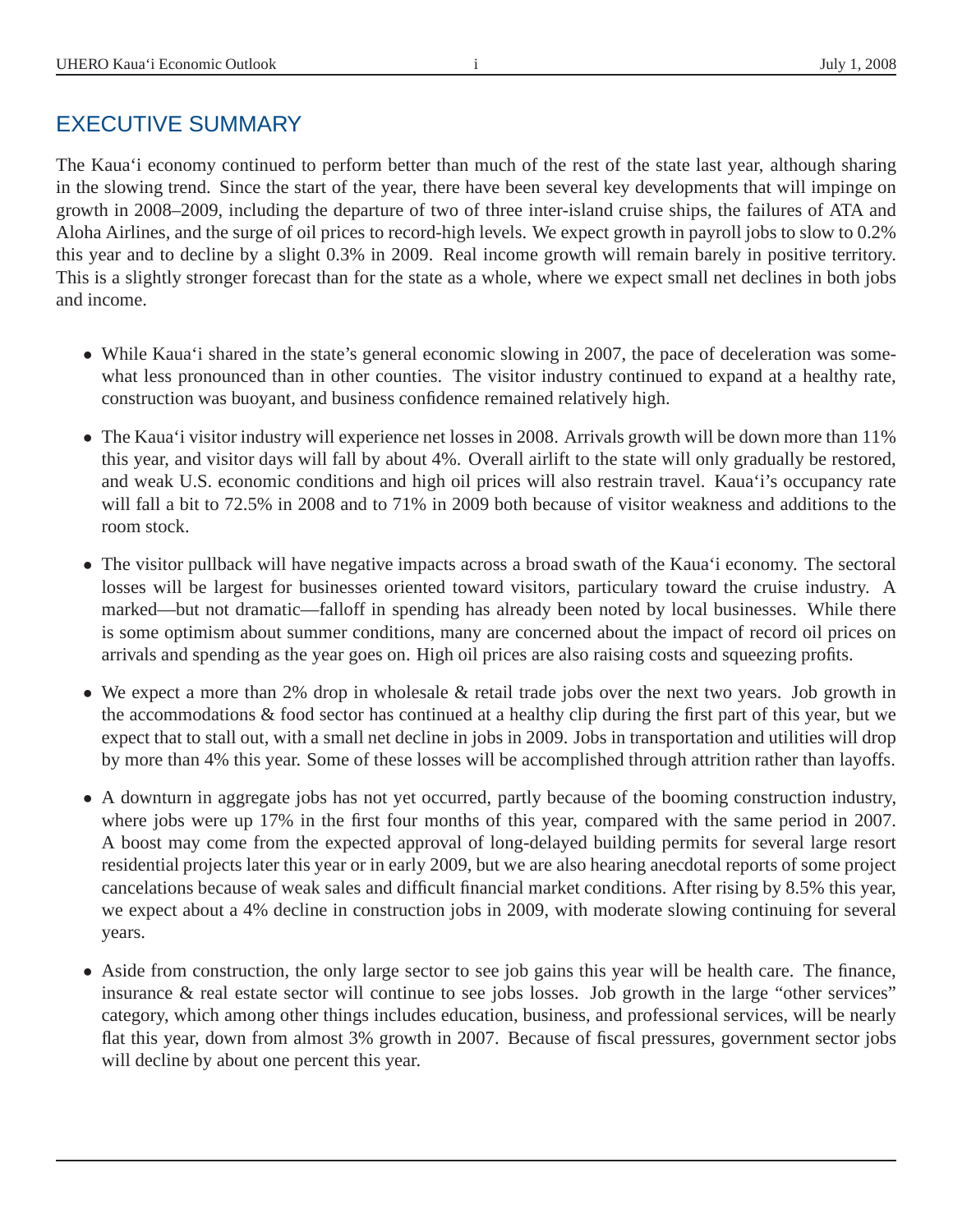- Kaua'i real income grew just 1% in 2006, and we estimate that it expanded by 1.2% in 2007. With broad slowing in jobs and general economic conditions, we expect real income growth to rise by just three-tenths of a percentage point this year, with relative strength in government transfer payments associated with the Federal income tax rebates offsetting a small net decline in real labor income. We expect aggregate real income growth to remain anemic in 2009, before returning to moderate expansion in 2010.
- The inflation picture has deteriorated with the oil price spike of recent months. We now expect Honolulu inflation to average 5% in 2008, roughly the same as last year. A partial retreat of oil prices from recent highs and continuing softening of the housing component will bring about a fairly rapid deceleration to 2.2% in 2009. (No county-specific consumer price measure is available for Kaua'i.)
- While this forecast represents our view of the most likely path for the Kaua'i economy, there are substantial downside risks. High oil prices are damaging the travel sector, and these impacts will get worse the longer prices remain near current levels. A related issue is the risk of additional airline failures. In addition, a deep and long U.S. housing slump could cause a sharper pullback in travel and deeper local construction adjustment. On the upside, the continuing high levels of activity in the Kaua'i construction sector and the permit backlog means that job and income growth in the sector could be a bit stronger than expected. A rapid improvement in the American mainland economy or a rapid retreat of oil prices could also drive a more rapid recovery in the visitor industry.

|                                  | 2005    | 2006    | 2007       | 2008    | 2009   |
|----------------------------------|---------|---------|------------|---------|--------|
| <b>Visitor Arrivals</b>          | 6.8     | 10.4    | 5.7        | $-11.6$ | $-0.1$ |
| <b>U.S. Visitor Arrivals</b>     | 8.5     | 10.8    | 5.5        | $-13.0$ | $-2.1$ |
| Japan Visitor Arrivals           | $-20.4$ | $-23.1$ | 3.8        | $-21.8$ | 7.3    |
| <b>Other Visitor Arrivals</b>    | 7.0     | 19.2    | 7.4        | 0.4     | 11.0   |
| Payroll Jobs                     | 2.7     | 2.9     | 2.3        | 0.2     | $-0.3$ |
| Inflation Rate, Honolulu MSA (%) | 3.8     | 5.8     | 4.9        | 5.0     | 2.2    |
| Real Personal Income             | 4.1     | 1.0     | $\sqrt{2}$ | 0.3     | 1.0    |

Kaua'i Economic Indicators, Year-Over-Year %Change

Notes: Source is UHERO. Figures for 2008 – 2009 are forecasts. Income for 2007 is a UHERO estimate.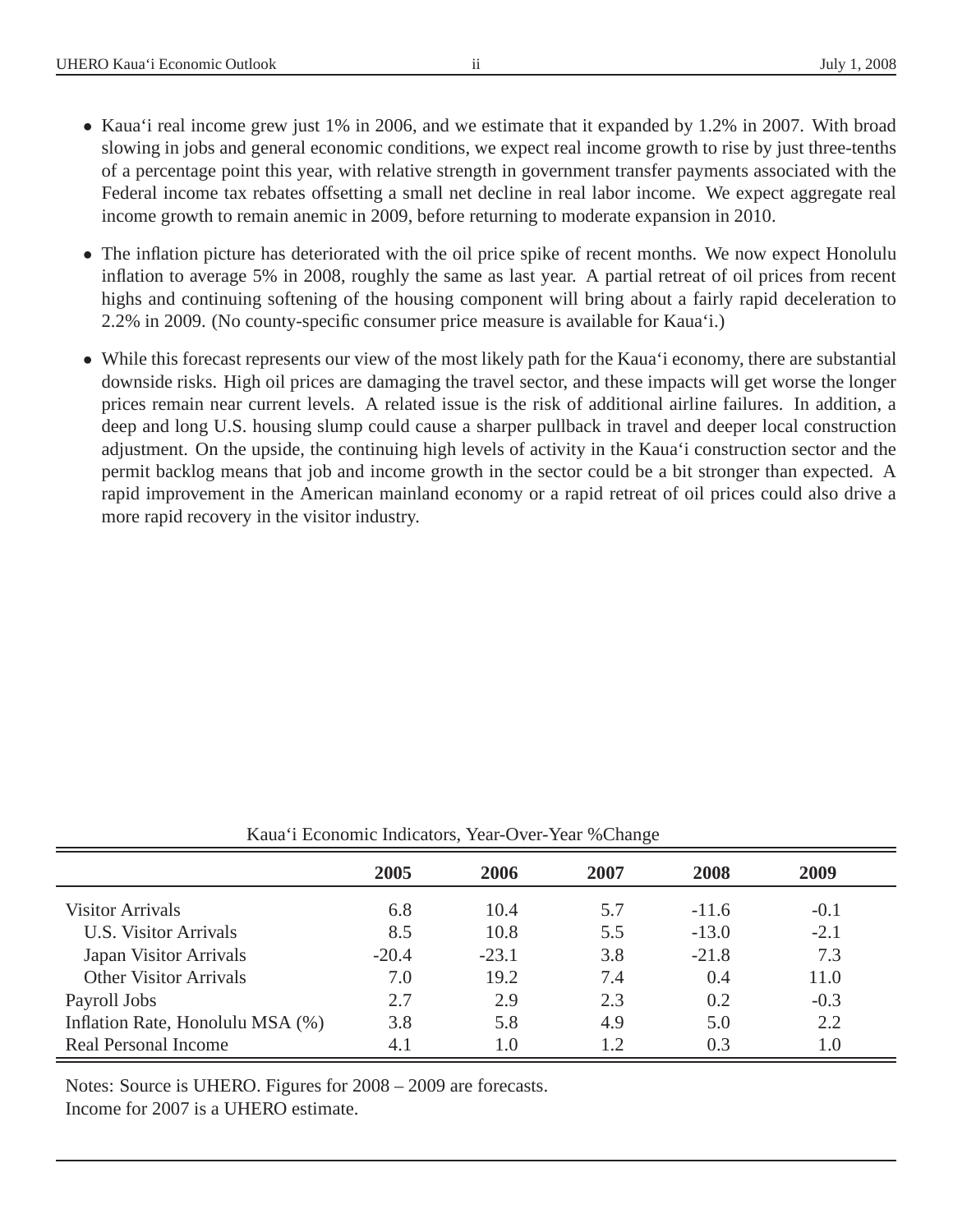#### The Kaua'i Economy in 2007

While Kaua'i shared in the state's general economic slowing in 2007, the pace of deceleration was somewhat less pronounced than in other counties. The visitor industry continued to expand at a healthy rate, construction was buoyant, and business confidence remained relatively high. In this section we will review conditions on Kaua'i during 2007. We will then turn in the following section to a discussion of the impact of recent adverse developments on the outlook for the Kaua'i economy.

For the year as a whole, Kaua'i's non-farm jobs expanded by 2.3%, matched only by Maui county. The unemployment rate averaged 2.6%, up just slightly from the 2.4% rate experienced in 2006. As in other counties, these annual figures mask labor market softening that occurred over the course of last year. The 3% unemployment rate in the fourth quarter of 2007 was a full percentage point higher than the 2% rate seen in the fourth quarter of 2006. Payroll jobs, which were expanding at a 4.4% rate in the final quarter of 2006, slowed to 1.1% growth by the end of 2007. (There was an uptick to 2.5% year-on-year growth in the first quarter of this year, due primarily to increased construction hiring.) Total employment, taken from the household survey, had expanded at a 2% rate in the first quarter of 2007, but was down 0.9% in the final quarter of the year.

Continuing strength in construction and the visitor industry were the primary contributors to Kaua'i's above-average performance last year. While slowing from the torrid 19% growth pace of 2006, the number of construction jobs averaged 5.7% higher in 2007 than in 2006. There was strong 3.6% job growth in accommodations and food services, propelled by 4% growth in visitor days. The visitor industry also contributed to the 3.4% growth seen in wholesale and retail trade. Job growth in the broad "other services" sector, which includes such areas as education, entertainment, management and professional services, came in a 2.8%, although growth in this category decelerated to a near-standstill 0.5% growth in the year's second half. The big job losses last year came in finance, insurance and real estate  $(-2.7%)$  and transportation and utilities (–0.5%). (The latter category was down 3% year-onyear by the fourth quarter.) Agriculture continued the trend of annual job losses that we have seen in recent years. Job additions in the Federal sector offset small losses in state government employment.







*Real Personal Income, Kaua'i County (2007 is UHERO estimate)*

Among business leaders we spoke with during 2007, confidence remained relatively strong and most pessimistic comments continued to center on the negative aspects of growth. (Things have shifted noticeably since the recent airline failures and surge in oil prices.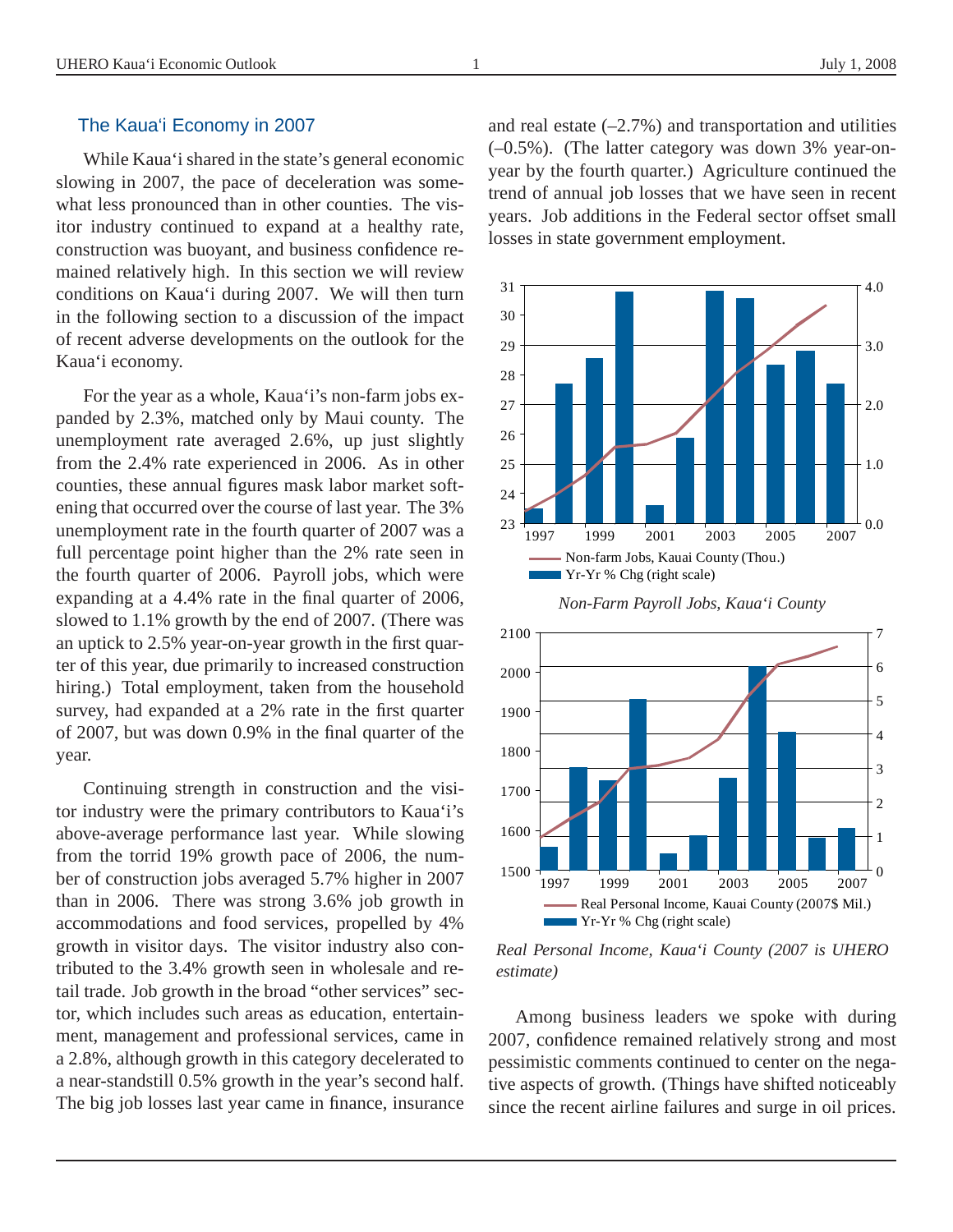We'll discuss these very recent developments below.) As has been the case for a number of years, the top complaints last year were home affordability and traffic congestion. The county's population growth, while still positive, has been slowing in recent years. There continues to be anecdotal evidence that Kaua'i's high cost of living is forcing some residents to leave the island for other Hawai'i locations or the U.S. mainland. In this regard, the single-digit decline in home prices for 2007 was welcome news to many island residents.

Alleviating traffic congestion is a rather intractable problem. Route 50 coming into Lihu'e from the West and Route 56 running into Lihu'e from the North along the East side of the island are still the primary choke points. Delays along these thoroughfares not only inconvenience local motorists but have reached the point that they negatively impact the visitor experience. It is unfortunate that significant progress addressing these problems was not made during the recent period of rapid growth. Funding for infrastructure upgrades will become harder to find now that the state and county economies are slowing.

The following describes in greater detail developments during 2007 in key sectors of the Kaua'i economy, beginning with the leading tourism industry.

#### *Tourism*

In a year in which total visitors to the state declined, Kaua'i easily stood out with the best performance in the visitor industry. Total Kaua'i arrivals rose 5.7% in 2007, after a 10.4% expansion in 2006. Visitor days rose 4% last year, compared with declines of 1.0–2.1% in the other three counties. Both U.S. Mainland and Japan visitors rose, although the latter represent less than 3% of Kaua'i's visitor base.

Last year was the second year in a row that Kaua'i led the state's four counties in visitor arrivals growth. In part this reflects the gains from the interisland cruise boom. The nearly 450,000 cruise visitors to Kaua'i last year represented a disproportionately large fraction of the island's 1.27 million visitor arrivals, compared with the other counties. This means that Kaua'i's arrivals losses from the NCL cruise ship



Other indicators of tourism activity were also positive in 2007. Kaua'i's total visitor spending growth led the state, at 4.5%. The closest major island in this category was the Big Island, with 4.1% growth. O'ahu saw 1.6% growth, and visitor spending on Maui Island declined by 3.6%. If we adjust for inflation using he Honolulu CPI, even Kaua'i's 4.5% growth represented a slight decline in real terms. Hotel occupancy firmed a bit to 75.5%, and the average daily room rate climbed 9.2%, following statewide trends.

The Kaua'i visitor plant has a higher share of timeshare and condo units and independent vacation rentals than any other market in the state. The shift away from traditional hotels toward timeshares and condohotels continues statewide. In recent years, the timeshare component on Kaua'i has been stable, but this will jump when units now under construction come on line. The growing number of timeshare visitors and their impact on the character of the local community are viewed negatively by some longtime Kaua'i residents.



*Visitor Days, Kaua'i County*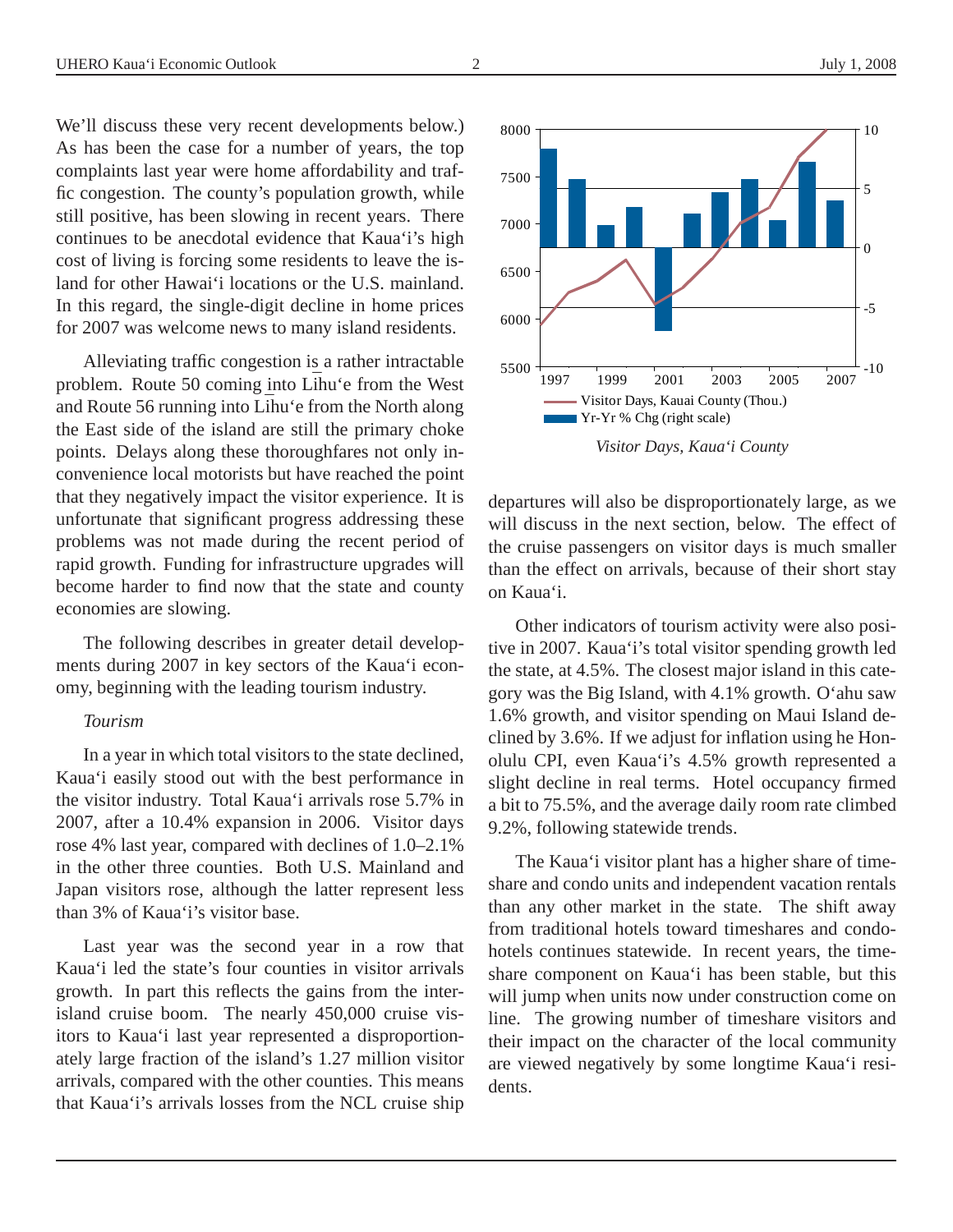Kaua'i's independent vacation rentals are a genuine asset to the local industry, because they provides visitors with an experience far different from that of hotel, condo, or time-share units. Among vacation rentals, there is a huge range in price and amenities, with some properties at the very high end. Recently, there has been a debate about whether vacation rentals reduce housing available to local residents. For units that are clearly located in tourist areas, there may be little substitutability between vacation rentals and local housing. At the same time, it has been observed that homes seem to turn into vacation rentals without much notice or fanfare. To the extent that vacation rentals are creeping into local neighborhoods, there may be legitimate concerns. The Transient Vacation Rental (TVR) bill was passed in March 2008 by the County Council. It forbids any new TVR activity outside of the Visitor Destination Areas (VDA), but allows any existing TVR that can supply the required information to the County by a deadline in September 2009 to continue to operate. The ordinance also specifically outlawed TVRs on Agricultural lands.

Agri-tourism is growing on the island. Kaua'i Coffee offers a visitor center and self-guided tours, and Kilohana now operates a train ride through the countryside. A new Cacao farm above Kapa'a offers a *Chocolate From Branch to Bar* tour. A loss last year was the closure of Guava Kai on the North Shore.

Social trends are also emerging that may influence the future shape of island tourism. For example, the visitor industry is beginning to talk more about what each property can do to become more environmentally conscious. And "voluntourism"—giving visitors an opportunity to give back to a place while vacationing via organizations like Habitat for Humanity or the Kaua'i Foodbank—is another emerging idea.

The Kaua'i economy got a lift last year from the introduction of two additional non-stop flights, one by ATA and another by Alaska Airlines. The Alaska Airlines flight was the first direct Seattle–Lihu'e flight. These gains were disrupted in recent months by the bankruptcies of ATA and Aloha Airlines, to be discussed below.

While we never know quite where to place it, some discussion of the movie industry is certainly warranted. The marketing aspects of entertainment for Kaua'i tourism may be significant. Possibly because of the the recently-implemented 20% Neighbor Island tax credit for productions with budgets of \$200,000 or more, the 2007 summer season was a busy one for film making statewide. Kaua'i's biggest feature was *Tropic Thunder*, the Ben Stiller comedy set in Vietnam. This production, perhaps the biggest film project ever produced on Kaua'i, spent more time than normal filming on-island, and reportedly dropped \$70 million in expenditures into Kaua'i's economy in 2007. There were a number of other features filmed on Kaua'i last year as well.

Before leaving tourism, we would like to return briefly to a discussion of the cruise industry. Cruise ship visits to Kaua'i continued to constitute a large source of demand for Kaua'i activities in 2007, often crowding out independent tourists and requiring visitors to make advance bookings in many cases. Local activities have also increasingly catered to cruise passengers. In addition to the Plantation Railway mentioned above, Kilohana has added a multi-million dollar luau pavilion that was envisioned to cater primarily to cruise passengers. We will discuss the potential impact on businesses of the cruise ship departures in the forecast section of this report, below.

In addition to high operating costs and pricing pressures, lagging infrastructure has been a problem for cruise vessels. This represents a challenge to many other sectors of the local economy, as well. Problems at Kahului Harbor on Maui are perhaps the worst in the state, and fortunately Nawiliwili Harbor is somewhat better prepared to handle increased traffic. Kaua'i also has another smaller harbor, Port Allen, which can take some kinds of activity. A large statewide harbor modernization plan was approved by the 2008 legislature.

#### *Construction and Visitor Plant Development*

A discussion of Kaua'i visitor plant development provides an appropriate segue to the booming Kaua'i construction sector. The trends toward timeshare and condo hotels we have mentioned above are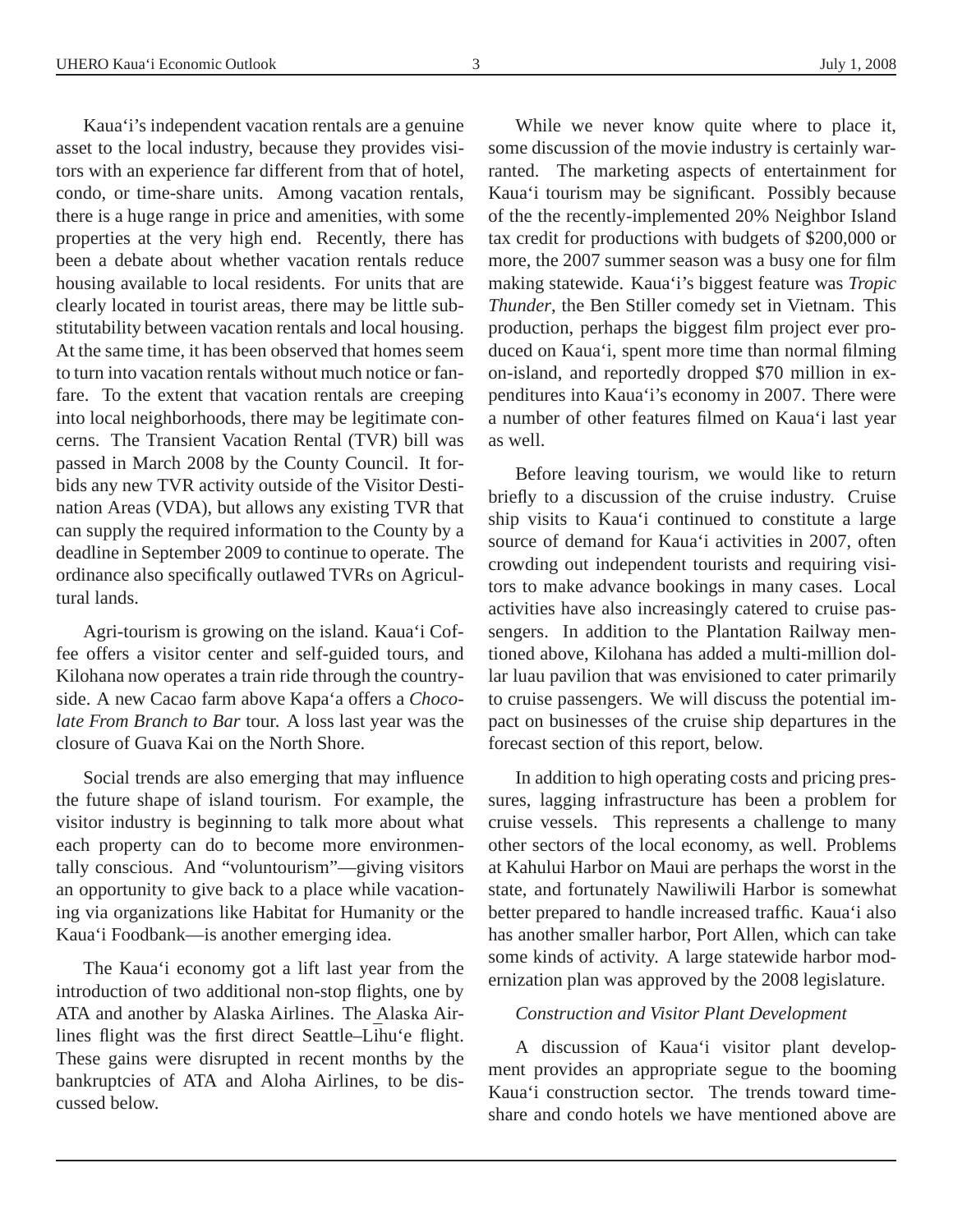apparent. We'll review recent developments in various areas of the island in turn.

Po'ipū saw a virtual explosion of activity in 2007. A number of large projects took off at about the same time. This confluence of activity is not the result of last-minute planning by developers, but rather from the nearly simultaneous final approval of a number of projects that had been in the works for many years. This is not uncommon at late stages of a building boom, when a knot of pending projects bring on a grand finale. (The end of the 1980s boom had a similar finale, but mainly in hotel construction.)

A partial list of projects on the South side includes:

- Royal Palms Condos 164 units
- Pili Mai Condos 191 units
- Koloa Landing 320 units
- Wainani 70 single family units
- Kiahuna-Po'ipū Beach Estates  $-108$  lots
- Po'ipū Beach Hotel  $125$  hotel rooms

In addition, there is the huge Kukui'Ula luxury development, which will eventually include 1,500 units. Other projects in the wings include Knudsen Estate's Village at Po'ipū (428 potential units), Kiahuna-Po'ipū Golf Resort (282 units), and Po'ipū Town Center (107,000 square feet of commercial space).

On the East side of the island, there is the Kaua'i Lagoons development near Lihu'e, which includes:

- Kalanipu'u Condos 78 units
- Ritz-Carlton Residences 14 units
- Ritz-Carlton Club  $-28$  units

Moving ahead with plans that have been dormant for almost 20 years, new owners of the Kaua'i Lagoons

plan to spend \$1.5 billion to complete the expansion of the 327-acre property.

Waipouli Beach Resort Condos in Kapa'a beat the rush and is now mostly sold. Just north of Kapa'a, the planned Kealanani project is an agricultural subdivision with a mandate that there must be actual agricultural activity on the lots. Both taro and tea are planned crops, and perhaps others.

On the North shore, plans by Princeville Associates, the Jeff Stone-Morgan Stanley partnership, to enhance the Princeville Resort core facilities are now coming to fruition. The new Westin Princeville Ocean Resort had a soft opening in April 2008, with the completion of 124 of their 300-plus timeshare units. Beginning this fall, the Princeville Hotel will be renovated to become the first St. Regis hotel in Hawai'i. The Princeville Resort will be fully closed during the renovation, expected to last from September 19, 2008 through April 19, 2009. The Princeville Shopping Center is undergoing a major facelift and change in the tenant mix. Planning continues for the remaining 7,000 acres of undeveloped land in the Princeville Resort.

In new residential construction on the North Shore:

- Single family residential construction continues to fill in the lots of Phase I of the Princeville Resort, and a new 36-lot Phase II has been created.
- Brookfield Homes is nearing completion of the Nihilani condo project.
- Kaiulani has started delivering units in its upscale 77-unit duplex development.

Observers of North Shore real estate last year reported that, although sales volume was declining, prices were holding steady. Time-share activity continued to be strong. North Shore residents continue to be affected by difficult Kapa'a traffic and rising housing costs.

Though all of this construction is aimed at the offshore market, the County continues its emphasis on affordable housing. Housing aimed at the local market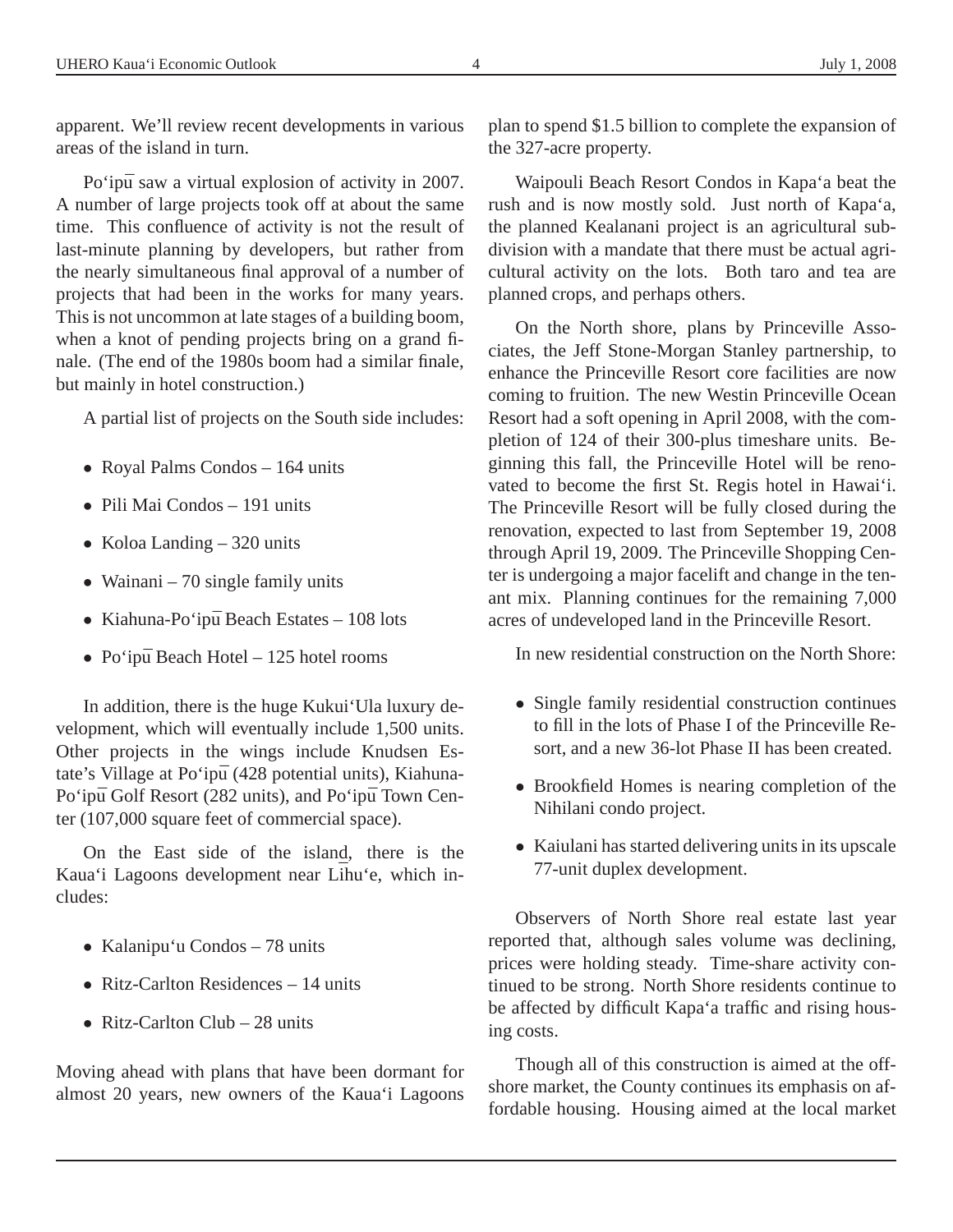is being planned on the South side by Alexander & Baldwin (A&B), including 60 single family gap-range homes at Kealaulu. A&B is also about to start on a 75 unit multifamily component in this area, aimed at the same market.

Kaua'i builders that we spoke with in 2007 continued to report that the permit process is getting longer and harder. A more involved bureaucratic process, with the involvement of more agencies, gets most of the blame. Increased anti-growth sentiment is also a concern.

#### *Real Estate*

As is true for the state and national economies, the real estate market has continued to be a center of attention on Kaua'i, with a sharp slowing in transaction volume and a moderate decline in prices. A turn in the market was evident in 2005, as resale activity began to fall back from historically high volumes. In the period from 1995 to 2005, single-family resale volume had grown 435%; median home prices had risen 280% by 2006. The median Kaua'i single family home price of \$678,000 was second only to Maui in 2006.

In 2006, prices in the market began to soften, and the annual increase in the median price was only 8%, down from a 27% rise in 2005. In 2007, prices declined by 5%, and the number of resales continued to fall at a double-digit rate. The price decline on Kaua'i has been roughly in line with the Hawai'i County, but half the nearly 10% drop seen on Maui.

In many respects the home price retreat is welcome news on Kaua'i, where the huge price surge of the past decade has severely eroded affordability, particularly on an island where higher-income jobs are scarce. The downward swing of the housing cycle will nevertheless lead to a pullback in a number of areas of the economy, ranging from construction to sellers of furnishings and durable goods, and to retail sales more broadly as people respond to their lower housing wealth and reduced access to equity credit.

The County recently opened an additional 40 units of affordable rental housing at its Kalepa Village complex in Hanamaulu. Phase IV of the project (40 more

units) is due to start construction this month. There will be 82 affordable rental units at the Courtyards at Waipouli, expected to be completed in August 2008. A number of other affordable housing projects are on the drawing board or in various stages of development. If all are completed, this will eventually add more than 700 rental and owner-occupied units to the affordable housing inventory.

A brief comment about the Kaua'i commercial real estate picture is also in order. On Kaua'i, as elsewhere in the state, we continued to hear that commercial space is in short supply, particularly for light industrial space.

#### *Retail*

Retail trade expanded at a brisk pace in 2007, adding 4.2% to the sector's payroll job count. But the year was a mixed bag for industry prospects overall. In May of 2007, the County Council passed an ordinance banning any retail or wholesale establishment bigger than 75,000 square feet. The ban was proposed by the mayor and received the unanimous support of the Council. Existing big-box stores, such as Costco, were grandfathered in. But never has there been a bigger split between consumers, who benefit from the stores, and some of the smaller retail outlets that must compete against these Goliaths. The irony was not lost on some that the stores best able to address Kaua'i's high cost-of-living have now been outlawed.

Prices of goods and services are perennially high on Kaua'i in part because the island is too small for firms to achieve necessary economies of scale or to provide sufficient competition. Wal-mart, which would like to expand, has challenged the new ban.

Last year's announcement that two of three interisland cruise ships would leave Hawai'i waters in 2008 was unambiguously bad new for local retailers, particularly outlets positioned to take advantage of tourist traffic, such as Anchor Cove near Nawiliwili Harbor. The failure to successfully launch Superferry service was also a concern. We'll discuss the changing prospects for retail further, below.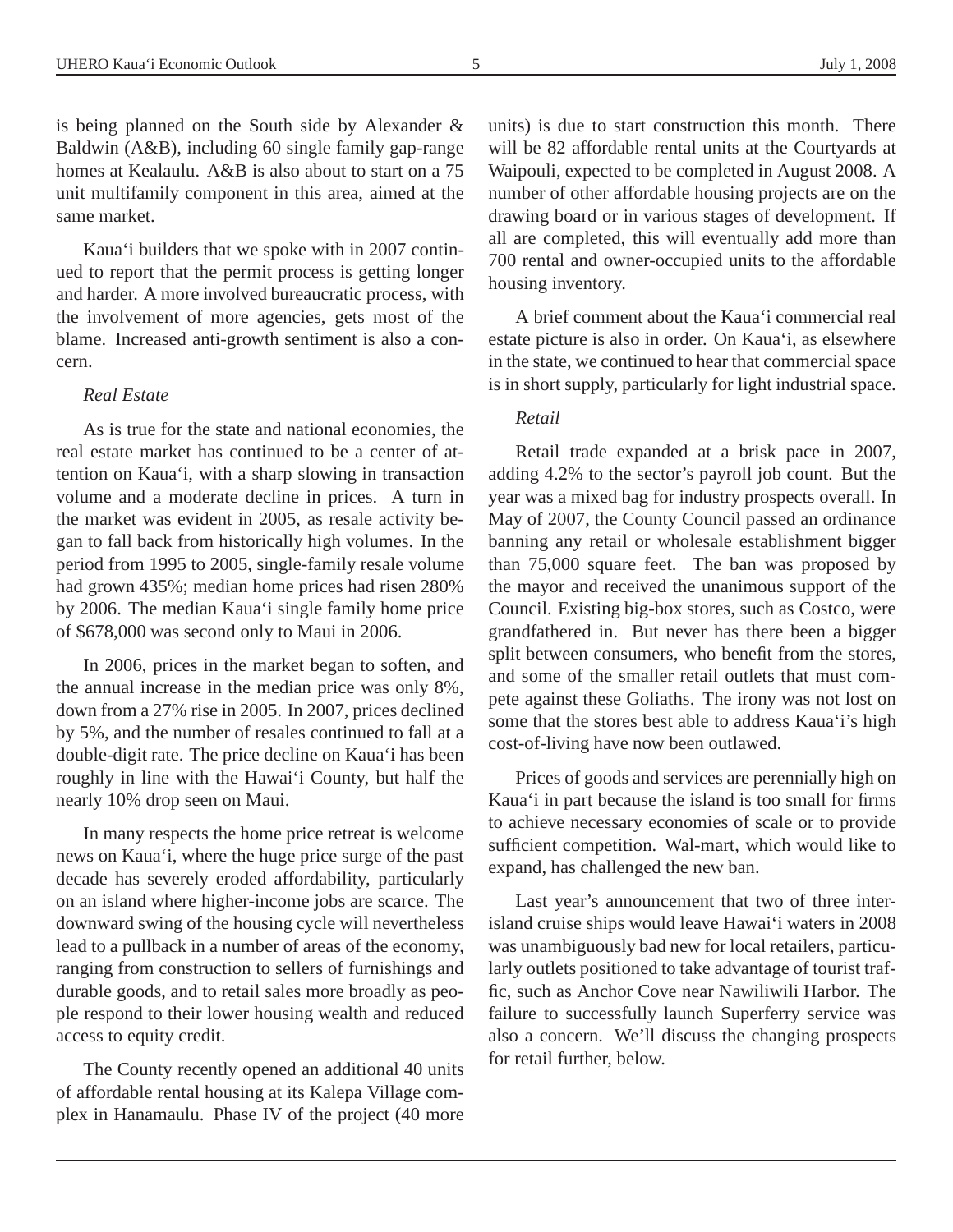#### *Energy*

Another way in which the Kaua'i economy is punished by its size is in the provision of electricity. It is hard to achieve the necessary economies of scale in this high fixed cost industry. Kaua'i usually has higher costs of power than any other county in the nation. The County has been investigating intra-governmental wheeling of electricity—renting the grid to ship electricity from a renewable energy producer to governmental facilities—as well as alternative sources of power such as photovoltaics. The County is also pursuing various energy efficiency measures.

#### *High Tech and the Missile Range*

The Pacific Missile Range Facility on the West Side of Kaua'i is a bigger contributor to the island's economy than many realize. Its 850 employees make it one of the island's bigger employers. Only 70 of these are active duty military, and only 130 are government civilians. Most are local hires are long-term employees, who remain even when there are changes in the principal contactors at the Range. Range employment is especially important because many of the jobs pay relatively high salaries, hard to find on on Kaua'i. The largest contractor at PMRF is now ITT, with about 500 employees.

Testing at the Range brings in additional money, several million dollars per missile test. And tests nowadays are more frequent, six to eight each year. Over the past year, the Range has begun actively testing the THAAD (Theater High Altitude Antimissile Defense) system. Recently the Facility was upgraded to a Command, more assurance that it will remain on Kaua'i.

An important spin-off of the Missile Range is the Kaua'i tech sector, which would be virtually nonexistent without it. The Kaua'i Economic Development Board (KEDB) works closely with the Range, various contractors, and Kaua'i Community College to determine the kinds of skills that students need to find employment in the sector.

The Waimea Visitor and Technology Center, which houses a number of Missile Range contractors, now has two phases in operation, and there has never been a vacancy. KEDB has applied to the Economic Development Administration to fund a third phase, to be housed in the old Waimea dispensary. About half of this new phase would be devoted to offices, and the rest to student training.

#### *Agriculture*

Diversified agriculture has been advancing on Kaua'i, after a period of dormancy. Some recent developments include:

- Ranching is now the predominant use for former cane lands. A new County funded weighing and loading facility was recently completed in Hanamaulu by the Kaua'i Cattlemens' Association. Ranchers can now load cattle into "cowtainers" off-dock and hold them there until dockside delivery times.
- The County has appropriated \$300,000 for control of coqui frogs on a 20-acre site at Lawai.
- As the result of a longstanding zoning condition, the County has received a 75-acre parcel in the Crater Hill area of Kilauea for an agricultural park. Master planning is underway and development of the park should take place over the next few years based on the availability of funds.
- Work continues on re-opening the papaya disinfestation facility near the airport. The facility is refurbished, and processing and marketing will be conducted by non-profit organizations.

Kaua'i's remaining sugar operation, 118-year-old Gay & Robinson (G&R), announced that it intends to transform itself into an alternative energy provider, leaving the commodity raw sugar business behind. Partnering with Pacific West Energy, G&R plans to develop the nation's first fuel ethanol plant generating renewable power from sugarcane. Also being investigated are biodiesel, hydro and solar power, and a methane recovery system from municipal solid waste. The ethanol plant is intended to produce up to 12 million gallons of ethanol annually, almost one-third of the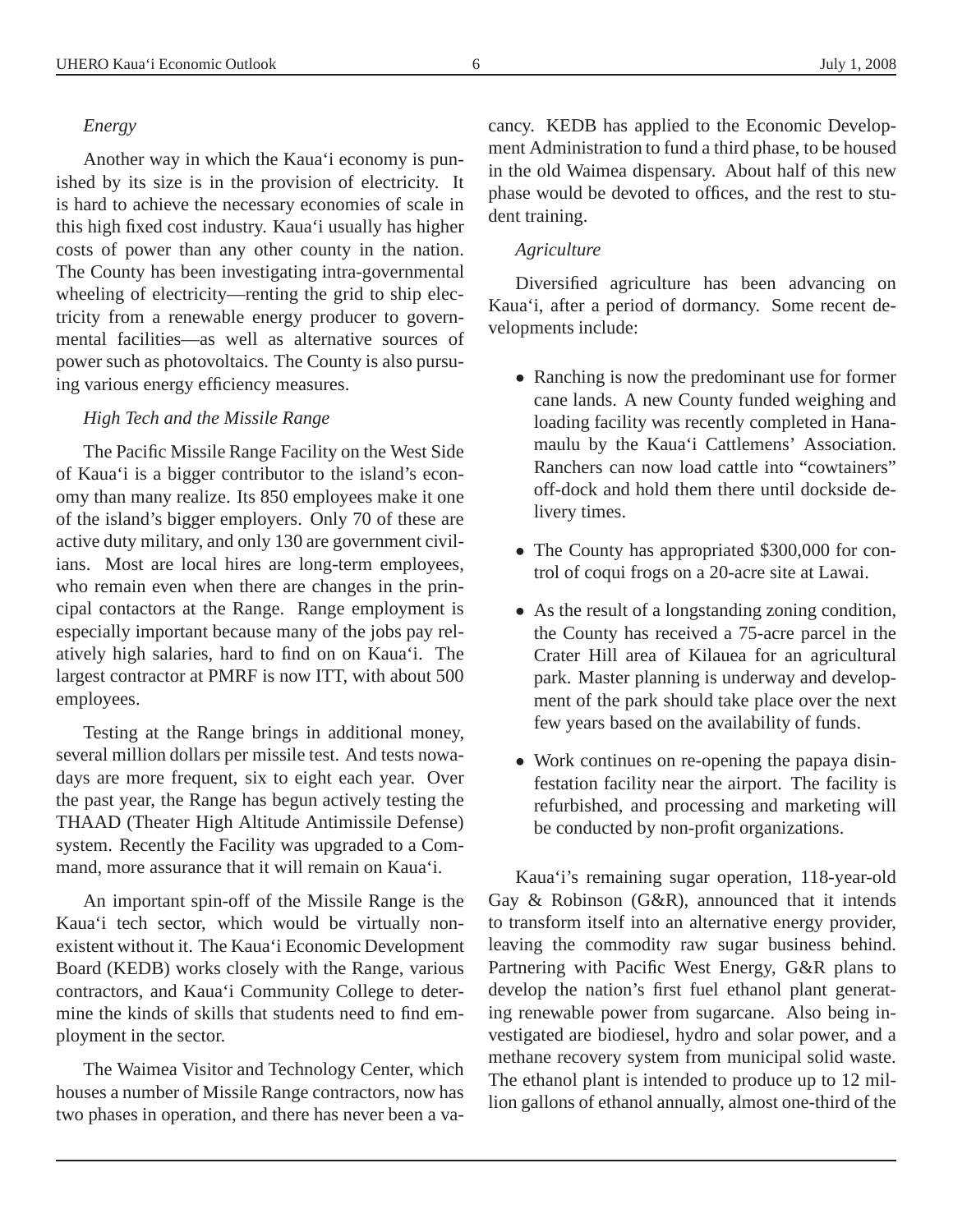state's ethanol needs. The feedstock will come from the 7,500 acre sugar plantation. Sugarcane is a superior feedstock compared to other sources of ethanol such as corn. Original plans were to break ground in 2008, although they have encountered some permitting and other hurdles. G&R will retain the flexibility to get back into sugar production should prices rise in the future.

The County of Kaua'i is undertaking an engineering study of the irrigation system that feeds 20 farmers in Kilauea from the Ka Loko Reservoir. The intent of the study is to determine the feasibility of that Reservoir to continue to supply the farmers under current conditions and with their projected growth, and also to study alternative water delivery systems those farmers could utilize should Ka Loko become unavailable.

#### Recent Developments and Outlook

The picture we have painted above is of a Kaua'i economy that in 2007 continued to perform better than much of the rest of the state, while nevertheless slowing along with the state economy. Since the start of the year, there have been several key developments that will impinge on growth in 2008–2009, including the departure of two of three inter-island cruise ships, the failures of ATA and Aloha Airlines, and the surge of oil prices to record-high levels. In this section, we describe our forecast for the Kaua'i county economy, with particular attention to the likely impact of these recent developments.

As we noted above, Kaua'i has had by far the strongest visitor industry performance over the past two years, powered in part by increased cruise traffic. Last year, visitor arrivals rose 5.7%, following a 10.4% expansion in 2006. Visitor days rose 4% last year, compared with a statewide decline of 1.6%. There was considerable slowing as the year progressed, and fourth quarter 2007 arrivals were off a half-percent compared to the previous year. Visitor arrivals fell off a sharp 5.4% in the first quarter of this year, although an increased length of stay propelled visitor days ahead by 2.7%.

A good portion of the decline in arrivals can be attributed to a reduction in cruise visitors in the wake of the NCL Pride of Hawaii's February departure. Statewide, cruise passengers arriving by air peaked at about 100,000 per quarter in late 2006, and they declined to about 60,000 in the first quarter of this year. Total cruise visitors to Kaua'i were down by 62,000 in the first four months of 2008, a decline of nearly  $47\%$ .<sup>1</sup> The fallout from the additional departure in May of the Pride of Aloha will have a pronounced negative effect on Kaua'i visitor arrivals for 2008.

The visitor industry took another hit with the failures of ATA and Aloha Airlines in late March and early April. Kaua'i's U.S. visitor arrivals for April dropped nearly 20% compared with April 2007, after being down 10.5% in March. Three direct flights from the mainland were lost with the airline closures: one daily ATA flight from Oakland and two Aloha flights from California, (the latter also stopped in Kona). But even with the loss of these three direct flights (representing about 10,000 seats per month), the number of passengers arriving to Lihu'e on domestic flights continued to



*Cruise Visitors to Hawai'i by Air and by Ship*

<sup>1</sup>Total arrivals to Kaua'i were down by about half this amount, suggesting that non-cruise passengers are picking up some of the slack. We are uncertain about how cruise visitors actually report their islands visited, so this comparison needs to be taken with a grain of salt.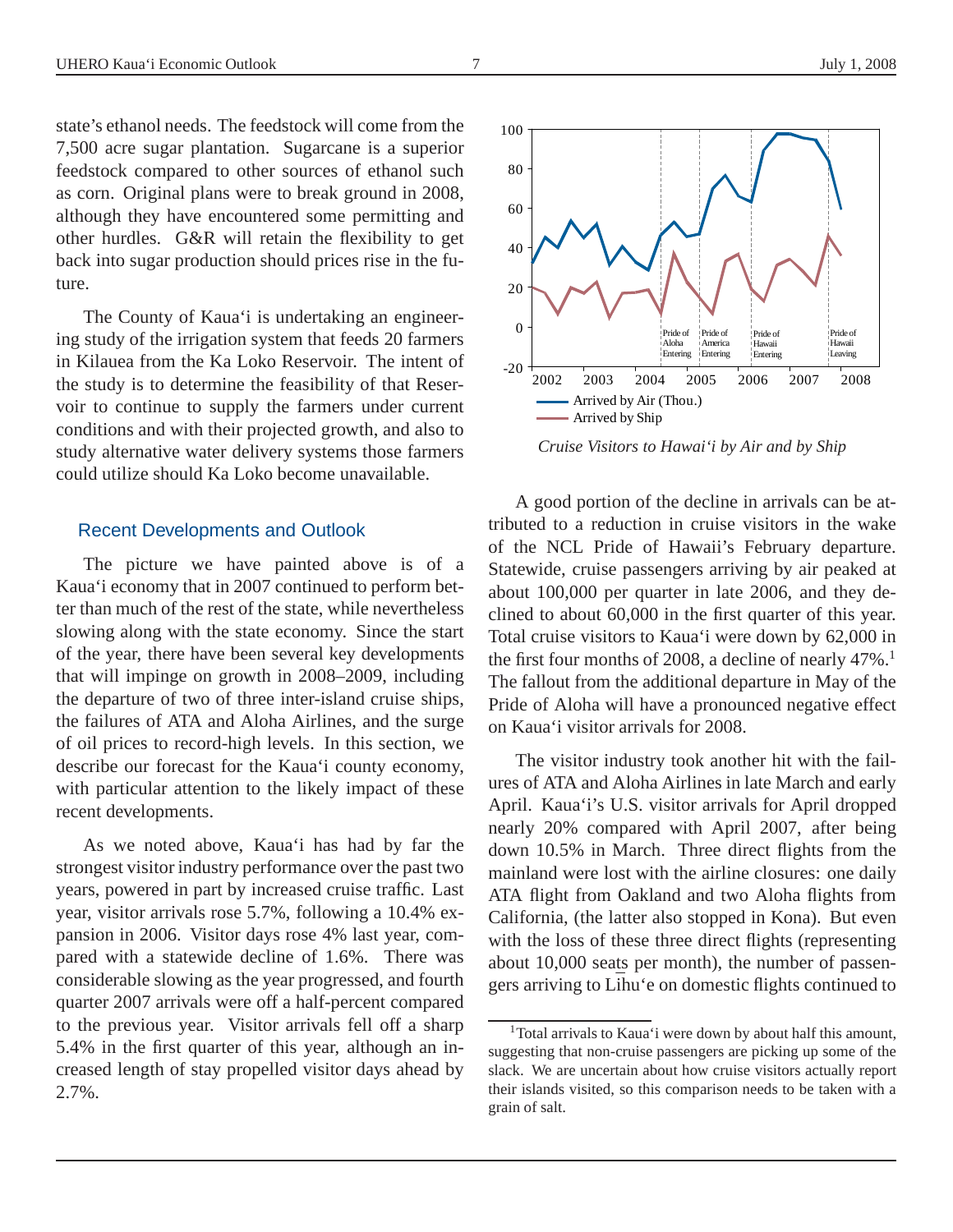

outpace the 2007 level. This was due to the Alaska and US Airways flights that had been added over the course of last year.

Direct flights are a small part of the airline capacity that serves Kaua'i, and the visitor industry clearly felt a bigger impact from the general reduction in airline capacity to Hawai'i and between the islands. The extent of the negative impact on Kaua'i from the airline failures will depend in part on how rapidly the lost airline capacity is replaced. Statewide, more than 1 million seats were lost initially, although the implied reduction in arrivals is probably closer to 600,000 when the figure is adjusted for airline occupancy rates and travel by residents. Still, this is a big number, equal to 8% of total arrivals to Hawai'i in 2007. For direct Kaua'i flights, by June seats from the mainland had recovered to March levels due to a new (but previously-announced) Delta Airlines flight from Los Angeles and the shift to the use of larger planes by United. United will add two more Lihu'e fights for the peak summer period. For the state as a whole, new flights by Delta, Hawaiian, Alaska, and United will offset some of the lost capacity this summer. At present, our projection is that about 50% of lost capacity statewide will have been recovered by August 1 and 80–90% by November.

Oil costs and weak U.S. economic conditions may well be a bigger obstacle to visitor recovery than a

shortage of airline seats. The recent surge of oil prices to \$130 per barrel and beyond adds an important additional burden to the travel industry. High energy costs directly raise travel prices, and perhaps more importantly they reduce disposable household income. Indications are that travel has already been significantly reduced nation-wide. Airlines are finding it impossible to pass along to customers their higher fuel bills, and so are resorting to an array of new special charges as well as cutting back their flight schedules and laying off workers. If oil prices remain in their current range for an extended period, there will likely be bankruptcy filings among the major carriers. Given the poor credit market conditions and cost-savings measures already undertaken, it is unclear whether they could continue to operate during bankruptcy work-outs.

However, we do not expect oil to remain this pricey for too much longer. Our expectation is that prices will fall below \$100 per barrel by the end of the year and average \$90 per barrel in 2009. They may well fall further than this depending on the extent of slowing in the global economy and the supply response. Admittedly there is considerable uncertainty about the path that oil prices will take. See the box, *The Price of Pricey Oil*.

The Japanese market has been even weaker than the U.S. side, but this is a very small market on Kaua'i, representing less than 3% of all visitors in 2007.



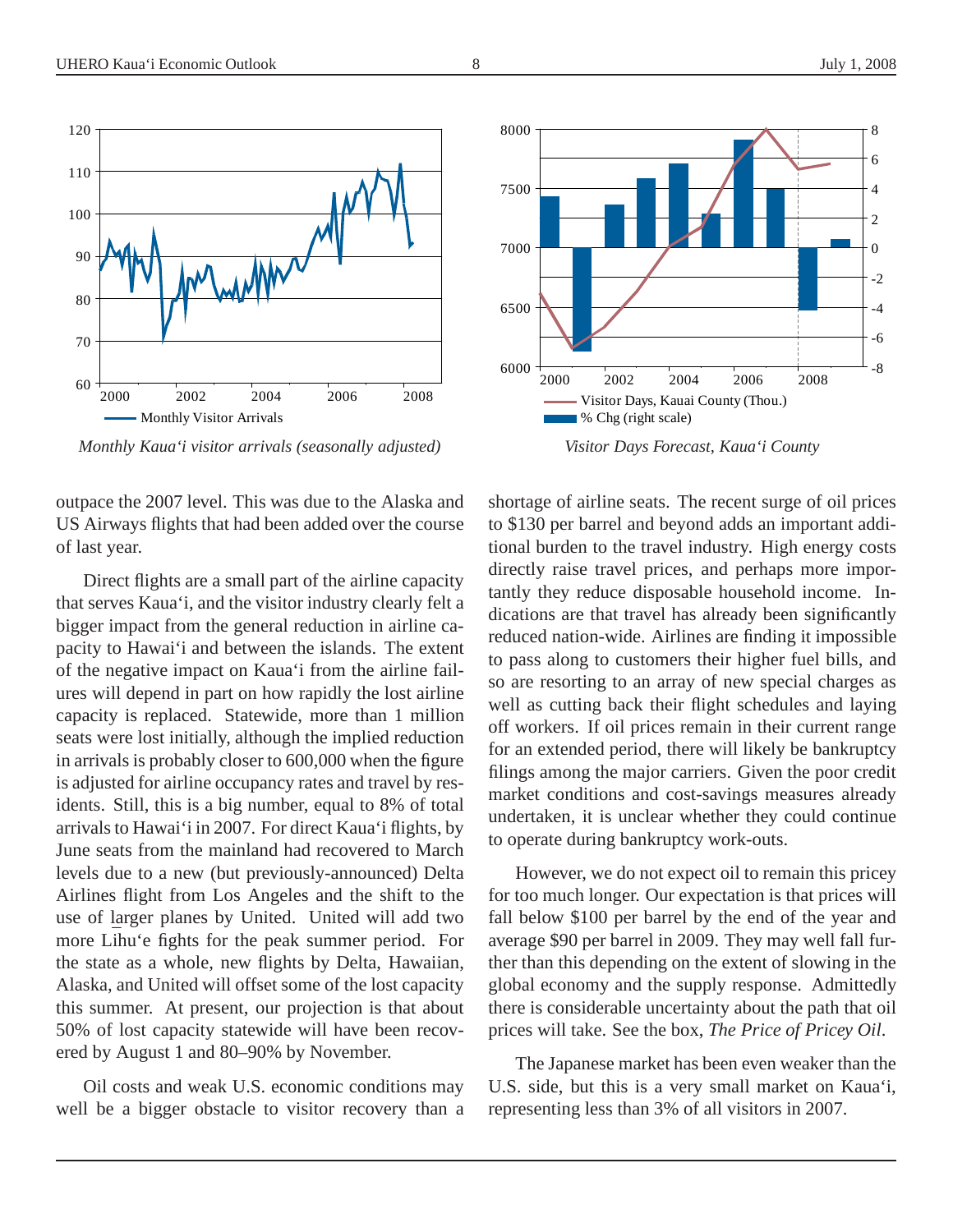#### **The Price of Pricey Oil**

*"Oil price sets new record"*—this headline is becoming a sad cliché. Oil prices have doubled over the past year and have increased more than 50 percent since the year began. Yesterday, oil prices set an all-time intraday high of 143.67 dollars per barrel (dpb). What's driving these high oil prices and what does it mean for the economy?

Economists have identified at least four fundamental factors behind the recent oil price surge—booming world demand, expectations about future market tightness, the weak dollar, and fear of supply disruptions. World oil demand has risen rapidly in recent years, thanks to fast-growing China, India and other emerging economies. But the timing of the recent oil price spike suggests that this is not the sole cause.

On the supply side, many analysts believe that oil production from conventional sources may soon peak. Near-term limits to available capacity in the face of growing demand help to explain high current prices. However, there exist vast reserves of unconventional resources such as tar sands and oil shale. Because development and production costs for these sources are well below current oil prices, these will exert downward price pressure going forward. And high oil prices are also leading existing oil producers to ramp up production. Nigeria, Iraq and Saudi Arabia are adding 800,000 barrels per day to the market.



*West Texas Intermediate Crude Oil Price in Dollar and Euro*

The weakening dollar also contributes to higher oil prices. Over the past 12 months, the dollar has fallen 15% against Euro and 14% against yen. As a result, while the price of oil in U.S. dollar has increased nearly 70% since 2006, the price in Euros has risen only 37%. In addition, when the dollar falls, investors tend to turn to commodities as a store of value. This situation may soon change. The Federal Reserve is sending strong signals that it is through cutting interest rates. Once the U.S. economy picks up strength, the dollar will likely stabilize. As for the fourth factor, the threat of supply disruption, these concerns are of course always there but it is certainly the case that security concerns in important oil producing regions are higher than in many past periods.

Apart from these fundamentals, many also blame speculators in commodity futures markets. Commodity futures became attractive investments with the slowdown of

equity markets back in 2001. But the recent run-up shows signs of speculative behavior. For example, while annual Chinese demand for petroleum has increased 920 million barrels over the past 5 years, the increase in demand for petroleum futures almost matched that amount at 848 million barrels. And because commodity futures markets are fairly thin, prices are very sensitive to changes in demand. When futures prices rise, the effect is felt immediately in spot prices.

With their recent surge, oil prices are now above the previous peak reached in April 1980, even after adjusting for inflation. At that time, the cost to the U.S. economy of pricey oil was profound. However, the situation this time around is somewhat different. The economy is less energy-intensive, and we have not seen the supplydisruptions of the earlier period.

*Continued on next page*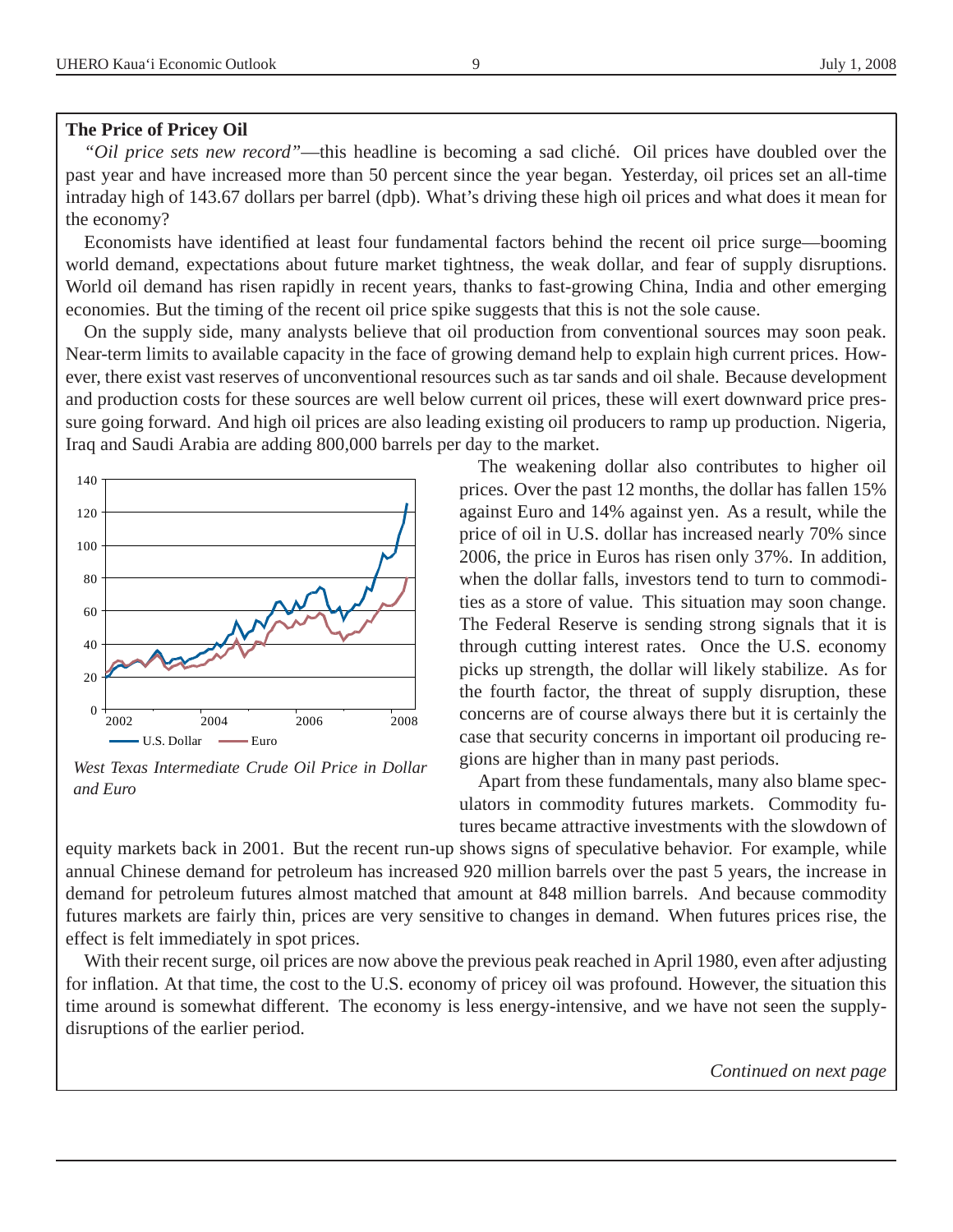#### *Continued from previous page*

Where is oil headed next? The quick answer is that no one knows. Goldman Sachs has made the controversial prediction of 200 dpb oil within the next 24 months or so. The U.S. Energy Information Administration predicts prices to average nearly 110 dpb in 2008. A survey of oil and gas industry executives sees the price dropping below 100 dpb by the end of 2008. We share the view expressed in a recent publication of the The Federal Reserve of Dallas that oil prices above 100 dpb (in 2008 dollars) cannot be sustained. They argue that when you add expected additions of oil from unconventional sources, oil prices may recede to the 70 dpb range. We expect the prices to decline to 100 dpb by the 4th quarter and to fall to 90 dpb in 2009.

In the mean time, high oil prices are taking a heavy toll on the travel and tourism industry. A recent Rand McNally survey says two-thirds of Americans planning road trips this summer are either planning to shorten their trips or cancel them altogether. According to a survey by the Travel Industry Association, travelers have already reduced their demand for air travel by 41 million trips over the past year. In areas such as Las Vegas, occupancy rates are on the decline, as are room prices.

Equally worrisome to Hawai'i is the impact of costly oil on airline capacity. Since the start of the year, eight airlines, including Aloha and ATA, have filed for bankruptcy and several others are on the verge of filing. The cheapest fares of major carries have doubled or tripled from last summer, and new fees such as luggage charges have been added. American, United and Continental have all announced significant reductions in their schedules, and thousands of jobs will be shed over the next year. Poor credit market conditions will make it more difficult than in the past for carriers to fly through bankruptcies. And once travelers get to their destinations, the high travel costs mean there will be much less to spend at the destination.

The bright spot in the tourism picture has been very strong arrivals growth of visitors from markets other than the U.S. and Japan. Arrivals from these markets were up 9% in the year through April, compared with a year earlier, supported by dollar weakness and relatively healthier foreign economies. In April, the share of these visitors rose to 18%, compared with last year's average of 12%. This will likely continue to be a strong market for the next few years at least.

Putting this all together, we expect arrivals to decline by more than 11% this year and to remain flat in 2009. Recovery will not begin until 2010. Because each cruise passenger spends just one day on island, the negative impact of the cruise ship departures on visitor days will be much smaller than the impact on arrivals. As a result, we expect a 4.2% drop in visitor days for Kaua'i this year, with about a half-percent recovery in 2009. This decline is in line with the expected drop in visitor days statewide. While this represents a significant reduction in visitor activity, it is important to remember that this comes after two years of big visitor industry gains.

The average hotel occupancy rate last year of 75.5% was not substantially different from the previous two years, despite the strong growth in visitor days. In part this can be explained by the role of cruise visitors, with the rest perhaps attributable to the continuing growth of non-hotel accommodations. We do expect the occupancy rate to drift downward to 71% over the next two years because of weak non-cruise arrivals and the addition of new rooms to the accommodations pool.

The visitor pullback will have negative impacts across a broad swath of the Kaua'i economy. The sectoral losses will vary, depending among other things on the extent of dependence on cruise business. Clearly vendors that have specifically targeted cruise passengers will experience much weaker demand this year than in the past several years. (In a few extreme cases, cruise business had come to represent 70–75% of business for some tour companies.) However, our discussions with a limited number of business leaders representing the retail, activities, and food service industries suggest that the adverse impacts are likely to be both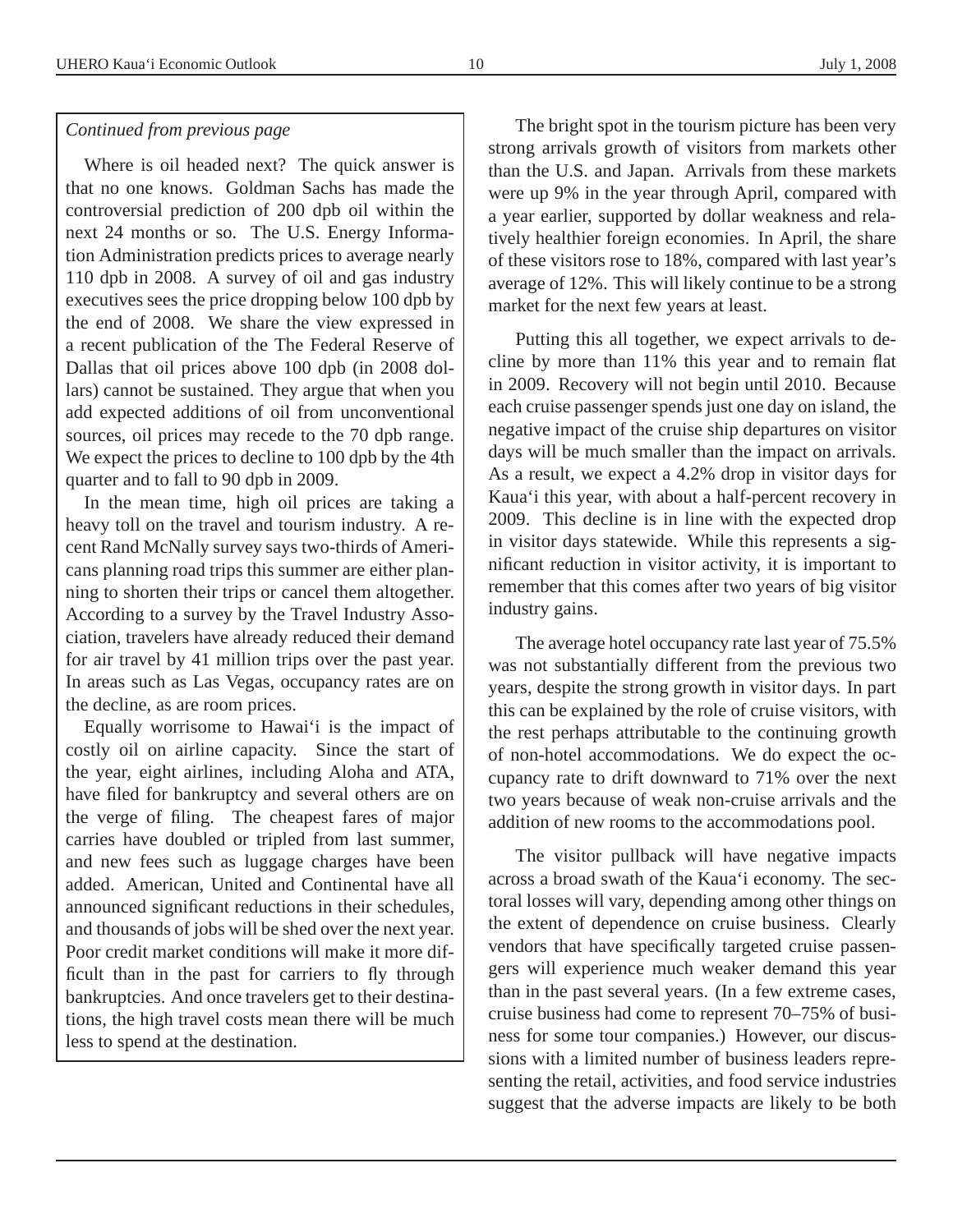less severe and more widely distributed than one might expect. One long-time observer noted that most businesses have treated cruise visitors like a "bonus," rather than making it a core part of their business plans. In part this reflects past experience with the coming and going of the American Hawaii Cruise lines, which left Hawaiian waters in 2001. For some businesses that have had wait lists in the past, non-cruise visitors are now being accommodated. Several indicated they were more concerned about the impacts of lost airline capacity, high oil prices and the generally poor conditions for travel and tourism.

The past two months have seen a marked, but not precipitous drop in spending, according to the local businesses we spoke with. One visitor-related retailer observed that sales began to fall off somewhat last year, but more noticeably in the past two months. Demand for activities has flattened out, with bigger concerns about the fall and winter when cruise travel is more important. One stabilizing factor is the opening of several new resort properties, including the Waipouli Beach Resort & Spa and the Westin Princeville Ocean Resort, and in coming years the completion of other resort properties at the Kaua'i Lagoons, at Princeville, and in the Po'ipū area will also be helpful. Tourism-focused businesses are not the only enterprises seeing weaker sales. We hear reports that sales are down at some of the big-box retailers, as well.

If things have held up relatively well so far, clearly business owners are worried about the impact of record oil prices on arrivals and spending. And this is squeezing them from the cost side as well. Among the several business persons we spoke with recently, more than one raised the issue of higher food, energy and health care costs and noted the difficulty they have in trying to pass these higher costs on to consumers. As a result, profits are getting squeezed.

Some job losses are likely to occur as a result of the visitor slowdown. Some businesses we spoke with said that they expected these losses to be modest and achieved primarily through attrition rather than layoffs, although at least one business owner anticipated broader job losses. We expect a greater-than-two percent drop in wholesale & retail trade jobs over the next two years. Job growth in the accommodations & food sector has continued at a healthy clip during the first part of this year, but we expect that to stall out, with a small net decline in jobs in 2009. Jobs in transportation and utilities will drop by more than 4% this year.

We have noted above the deceleration of overall payroll job growth that occurred over the course of 2007, a phenomenon shared by all counties. However, the number of Kaua'i payroll jobs has continued to rise modestly, setting a new record at 31,060 on a seasonally-adjusted basis in March of this year. (There was a slight fall-back in April.) We expect job growth on an annual basis to slow to 0.2% this year, and to decline by a modest 0.3% in 2009, before beginning to recover in 2010.

This job growth performance is a far cry from the near-three-percent growth seen in 2006, but it is a bit better than the state as a whole, where we expect slight 0.2% net declines in non-farm jobs in both 2008 and 2009. One reason for this is the continuing strength of the Kaua'i construction sector this year. Year-to date growth in construction jobs stands at 17%, compared with 3.8% statewide. We think construction jobs are peaking now, and that they will decline modestly over the next several years.

We have described above the wide range of residential, commercial and visitor plant projects that are underway on the island. Work continues on resort condo, hotel and time-share construction, notably at Kaua'i Lagoons, at Kō loa Landing in Po'ipū, and at Princeville on the North Shore. Construction on a number of large resort residential projects above Po'ipū has been delayed by the lengthy building permits process. The key holdups have involved infrastructure, including the need to revamp the water master plan for the area. This work may be completed in the next few months, allowing backlogged building permits to be issued later this year or in early 2009. According to County and some industry sources, permitting values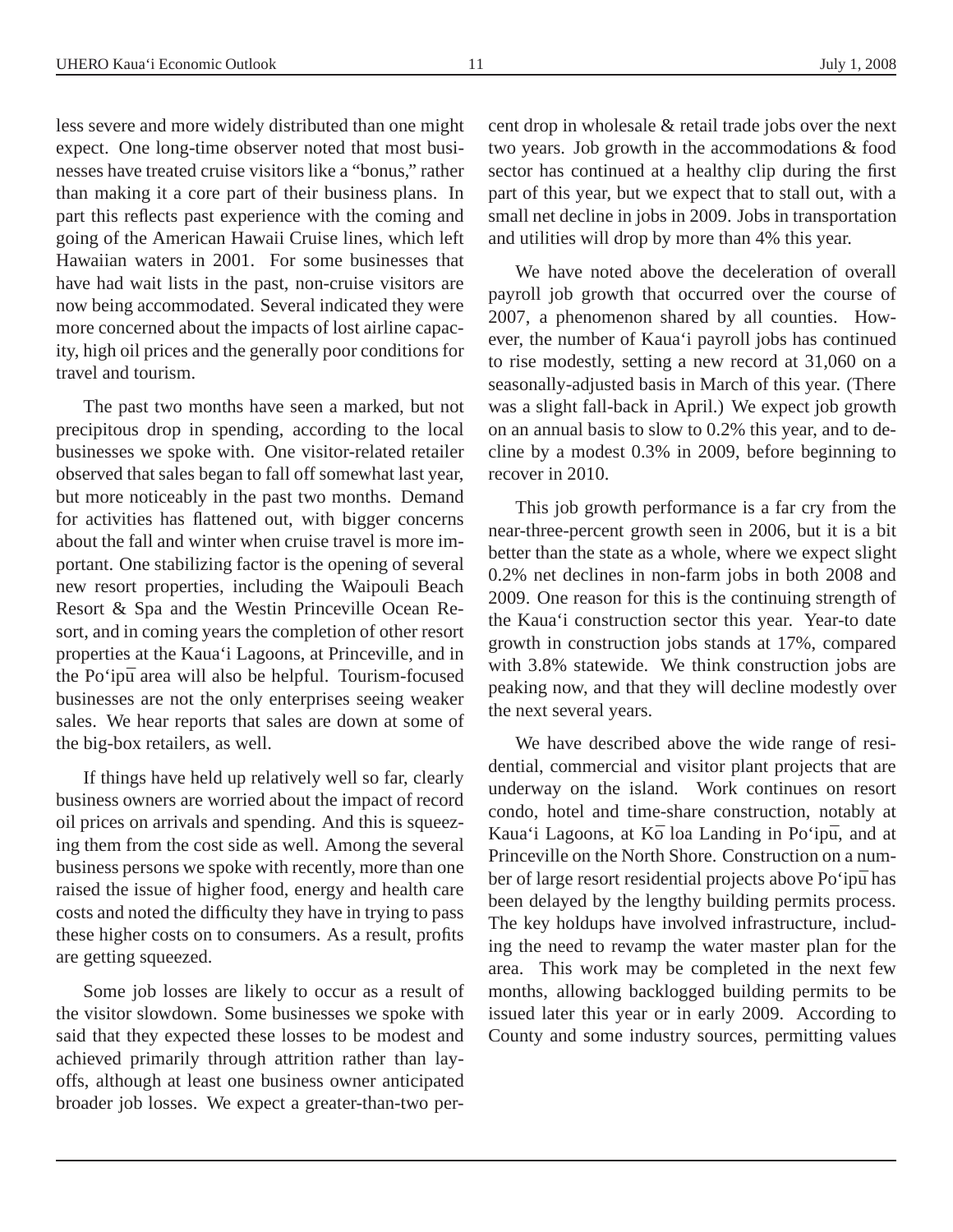

*Kaua'i Construction and Mining Jobs (seasonally adjusted)*

on the island are likely to peak with these South Shore projects.<sup>2</sup>

Despite the high volume of current activity and of permitting for new construction, adverse developments in the national economy and financial markets are beginning to take a toll. Industry sources tell us that sales of time-share and resort residential properties have slowed sharply. Lenders are also requiring a higher proportion of up-front sales prior to originating construction financing. With slumping sales and more difficult financial market conditions, construction on some projects has ceased, with the builders simply working to sell off existing inventory. Weak conditions on the U.S. mainland and high travel costs will continue to be a drag on offshore sales going forward.

It appears that prospects are better for continuing construction by large property developers and relatively deep-pocketed national visitor accommodations chains. We expect construction to go forward on the major resort-centered time-share, condo and hotel projects that are now underway or where permits are expected soon. The same is true for A&B's long-delayed Kukui'Ula resort residential project near Po'ipū. Projects geared toward the local market are also expected to fair better, including some, such as planned Hawaiian Homelands developments, which have the benefit of public-sector financing.

There are reports that some construction workers have been idled recently or have resorted to lowerpaying jobs, in some cases because of projects awaiting permit approvals. Still, the industry continues to face the challenge of maintaining an adequate workforce for the current high level of activity. There will be another up-tick in labor requirements when the remaining large Po'ipū area projects are permitted, probably late this year or early in 2009. Local construction firms hope to be able to tap workers from softening markets elsewhere in the state, and they are also focusing on workforce development.

We expect the construction sector to grow by 8.5% in 2008 (growth that has already occurred) and to then begin a gradual decline, contracting by about 4% in 2009. We continue to expect a fairly modest construction adjustment, with the number of jobs remaining in the 1,900–2,000 range for the next few years. Because of the present fluid nature of housing and resort markets, there is the risk that a larger number of permitted projects will not be built, which would reduce activity somewhat below the levels we now expect.

In the related finance, insurance & real estate sector, job counts peaked in 2006 and have declined gradually as the home resale market has cooled. Modest further losses are expected over the next two years. Resales of single-family homes peaked at 699 in 2004 and fell by nearly half to 410 units last year. The drop in condominium resales has been even more pronounced, with volume just 42% of its 2006 peak last year. The home resale boom is clearly over, with volume now back at levels last seen in 1998. Median single-family home prices of \$587,500 in the fourth quarter of last year were down more than 20% from their third-quarter 2006 peak. (They picked up to \$672,500 in the first quarter of 2008, just 9% below the previous peak.)

<sup>&</sup>lt;sup>2</sup>Even without these pending permits, residential permit values last year remained up in rarified air at a level of \$268 million, compared with levels of \$130–170 billion in 2002–2004 period. Unfortunately, Kaua'i County no longer reports non-residential permits, so we have less forward-looking information about this construction component.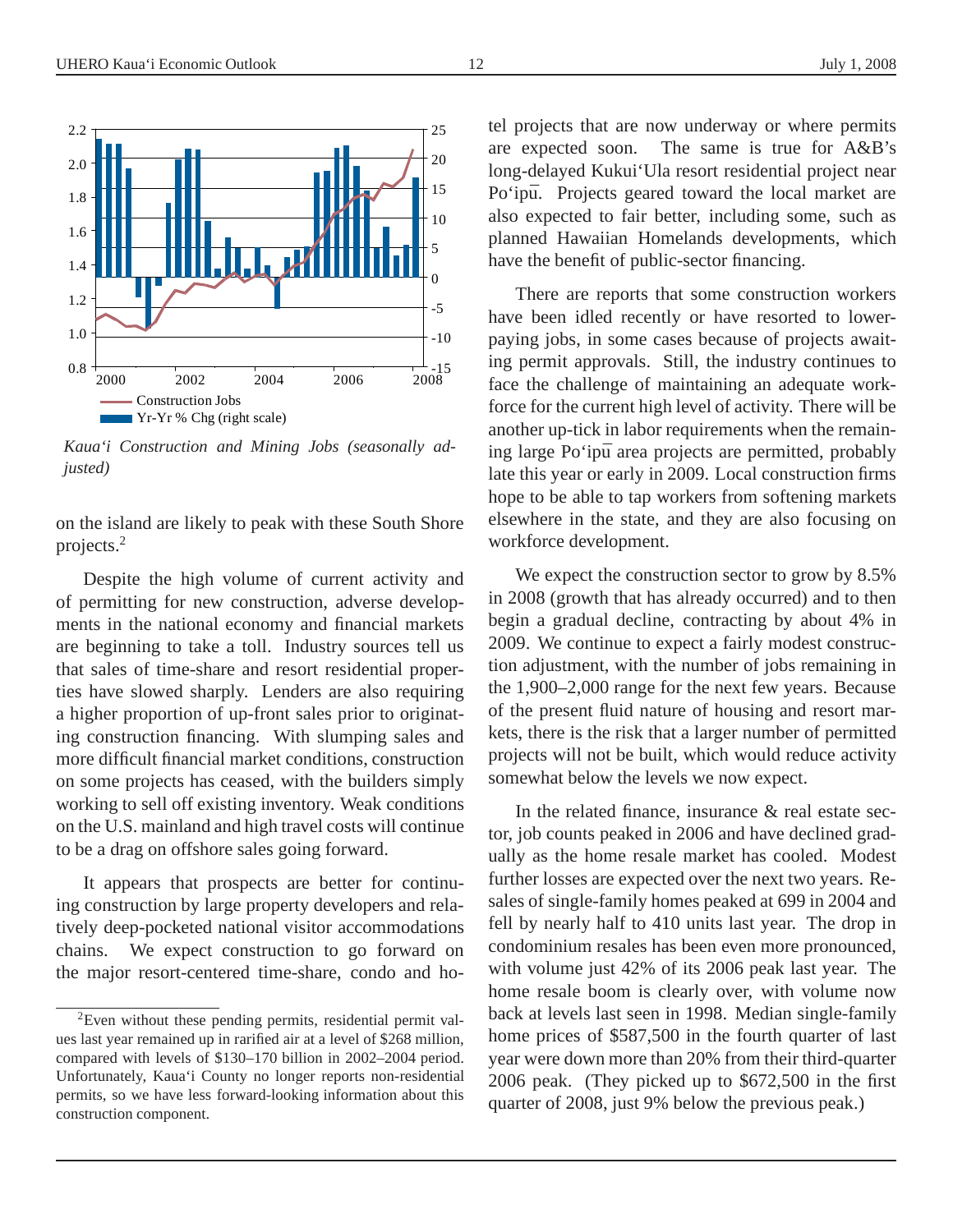

*Non-Farm Payroll Job Forecast, Kaua'i County*

Looking at other large sectors, health care & social assistance has been flat for the past two years, but we expect some modest expansion in 2008. On the flip side, job growth in the large "other services" category, which among other things includes education, business, and professional services, will be nearly flat this year, down from almost 3% growth in 2007 and nearly 9% growth as recently as 2005. Because of fiscal pressures, government sector jobs will decline by about one percent this year.

Hawai'i's inflation picture has deteriorated over the past year, because of the sharp rise in oil prices. Although energy is a limited portion of local household budgets, the oil price surge will still be reflected in overall prices. We now expect Honolulu inflation of 5% this year, roughly the same inflation that we experienced in 2007. A partial retreat of oil prices from recent highs and continuing softening of the housing component will bring about a fairly rapid deceleration to 2.2% in  $2009.<sup>3</sup>$ 

County real personal income is reported with more than a year lag. Deflated by the Honolulu CPI, Kaua'i real income grew just 1% in 2006, according to recently-released data. This reflects in part the sharp



*Real Personal Income Forecast, Kaua'i County*

unexpected spike in inflation that occurred in 2006. We estimate that income growth strengthened slightly to 1.2% in 2007. With broad slowing in jobs and general economic conditions, we expect real income growth to rise by just three-tenths of a percentage point this year, with relative strength in government transfer payments associated with the Federal stimulus offsetting a small net decline in real labor income. We expect aggregate real income growth to remain anemic in 2009, before returning to moderately expansion in 2010.

#### Forecast Risks

This forecast for Kaua'i County sees an end to the strong performance of recent years. Economic growth will be at a virtual standstill this year, with still-strong construction providing some support in the face of a deteriorating environment for tourism. Moderate growth is not expected to return until 2010.

As we noted in our recent state forecast, this year we also have outsized risks that the situation could deteriorate further than currently envisioned. It will surprise no one that high oil prices are at the top of the list. While we believe that they will eventually recede well below current levels, timing may be everything. The longer prices remain near current levels the broader

<sup>&</sup>lt;sup>3</sup>Inflation statistics for Hawai'i are available only for the Honolulu metropolitan statistical area.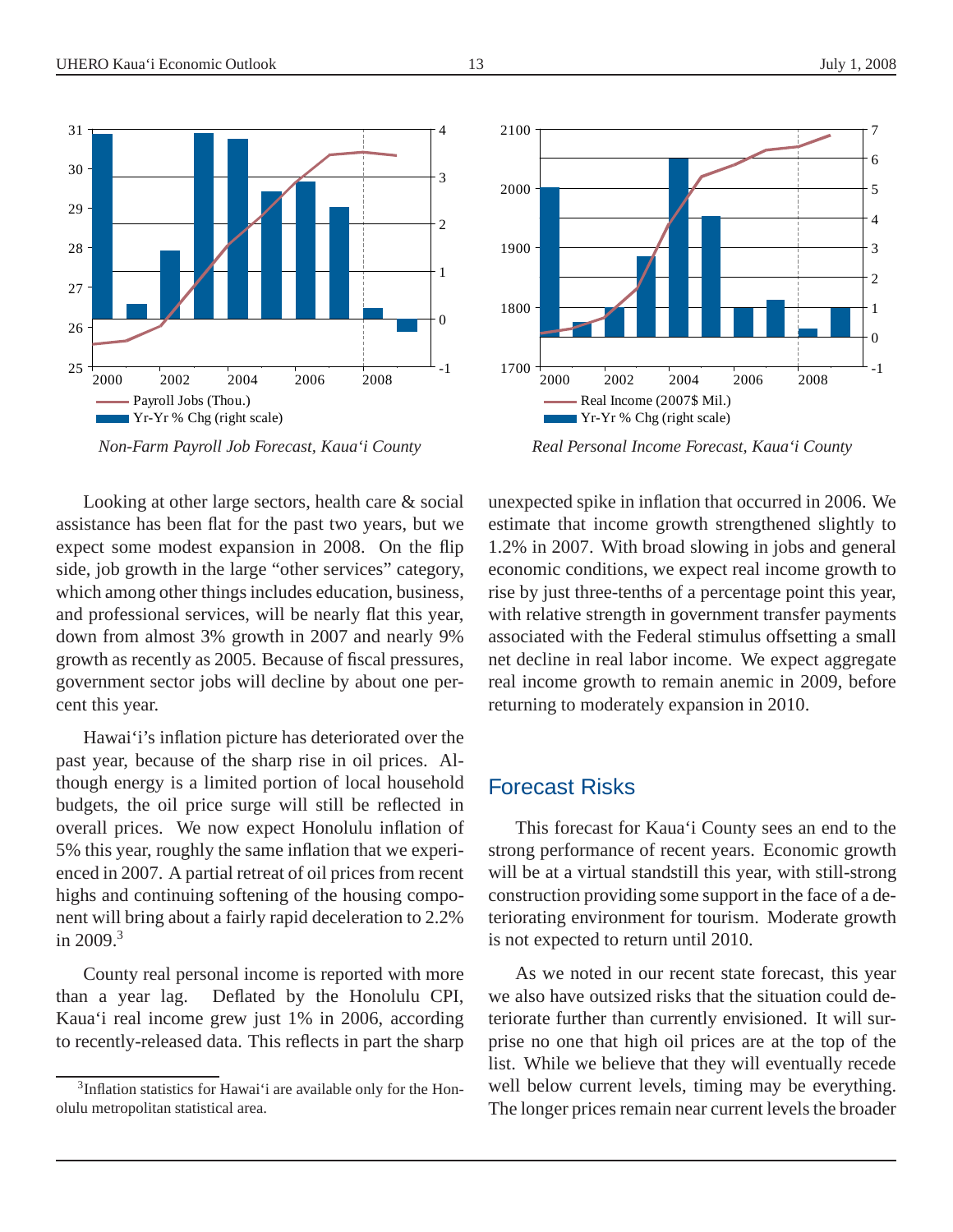will be the impact on travel plans and the visitor industry. A separate but related issue is the solvency of major U.S. airlines. At some point, many carriers will work through their remaining cash holdings, and it is unclear how severely schedules would be chopped in a new round of bankruptcies. The complete loss of a major carrier would be a body blow to the Kaua'i economy.

Large risks continue to exist in the housing and financial sectors. Foreclosure rates nationally continue to mount, in the first quarter rising to their highest levels since 1979. This suggests that we have not yet seen the worst of the fallout for financial institutions and the consumer's pocketbook. A deep and long housing slump has the potential to cause a sharper downturn in economic activity in the important American visitor market. This would likely also raise the risks of a deeper construction adjustment in the islands.

At the same time, there is also some possibility that our forecast for Kaua'i will turn out to be too pessimistic. Despite the anecdotal evidence of construction slowing, the sector's continuing high measured job counts and the backlog of projects awaiting permits mean that job and income growth in the sector could be a bit stronger than reflected in our current forecast. Another promising hint of a possible positive surprise comes from the relatively good performance we continue to see in the mainland economy. The U.S. downturn so far has just not been as deep as many expected. And of course the best piece of good news would be a rapid retreat of oil prices back down below \$100 per barrel. Oil prices movements are very difficult to forecast, and while markets are bullish on oil today, that could change in a heart beat.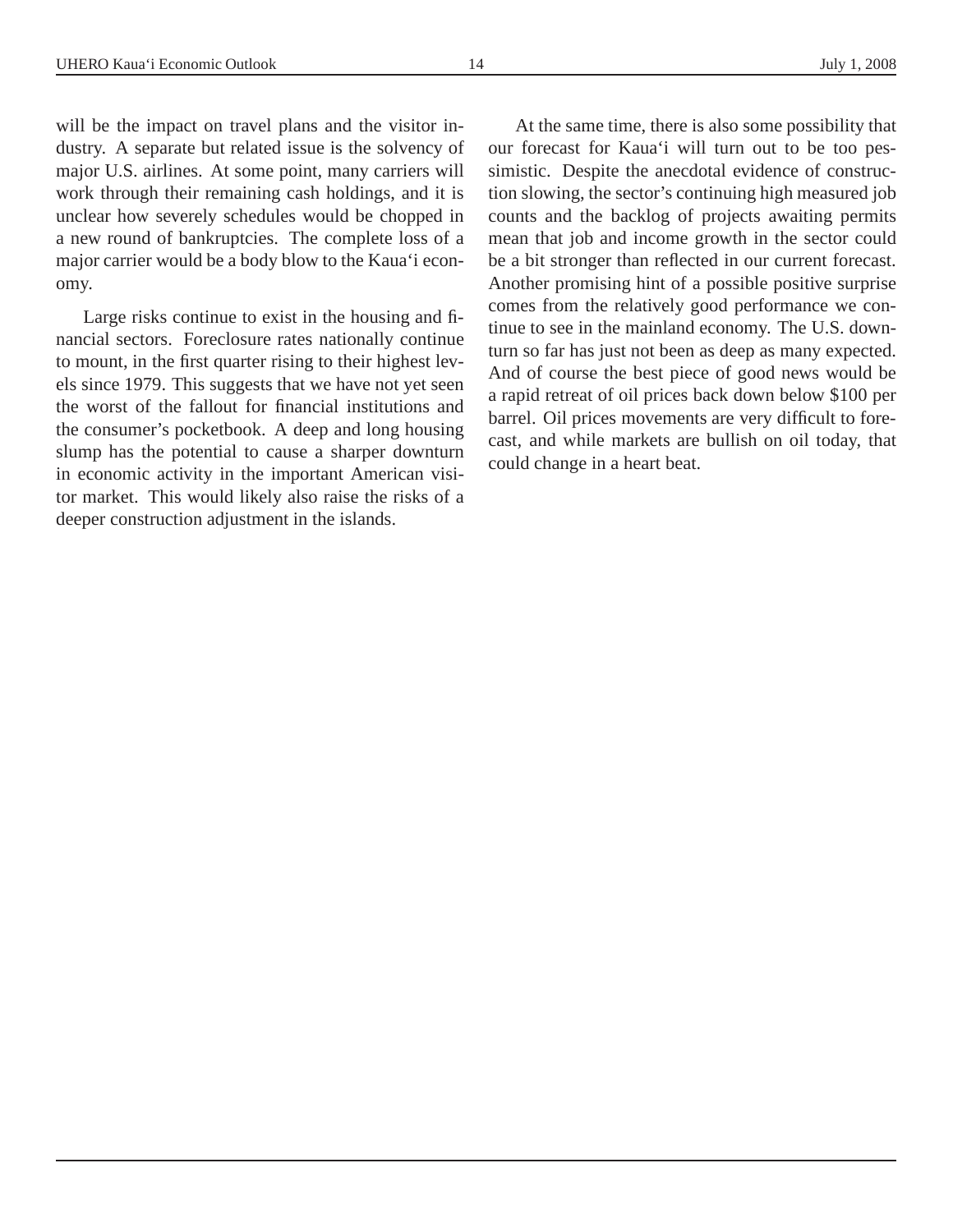|                                      | 2005    | 2006    | 2007    | 2008    | 2009    |
|--------------------------------------|---------|---------|---------|---------|---------|
|                                      |         |         |         |         |         |
| Non-farm Jobs (Thou)                 | 28.8    | 29.6    | 30.3    | 30.4    | 30.3    |
| % Change                             | 2.7     | 2.9     | 2.3     | 0.2     | $-0.3$  |
| <b>Total Population (Thou)</b>       | 62.1    | 62.7    | 62.9    | 63.4    | 63.9    |
| % Change                             | 1.1     | 0.9     | 0.4     | 0.7     | 0.8     |
| Total Personal Income (Mil \$)       | 1,820.0 | 1,944.9 | 2,064.5 | 2,174.5 | 2,243.5 |
| % Change                             | 8.0     | 6.9     | 6.1     | 5.3     | 3.2     |
| Inflation Rate, Honolulu MSA (%)     | 3.8     | 5.8     | 4.9     | 5.0     | 2.2     |
| Real Personal Income (Mil 2007\$)    | 2,019.7 | 2,039.3 | 2,064.5 | 2,070.1 | 2,090.0 |
| % Change                             | 4.1     | 1.0     | 1.2     | 0.3     | 1.0     |
|                                      |         |         |         |         |         |
| Real Per Capita Income (Thou 2007\$) | 32.5    | 32.5    | 32.8    | 32.7    | 32.7    |
| % Change                             | 2.9     | 0.0     | 0.8     | $-0.4$  | 0.2     |
| TOURISM SECTOR DETAIL                |         |         |         |         |         |
| Total Visitors (Thou)                | 1,090.1 | 1,203.3 | 1,271.4 | 1,123.3 | 1,122.3 |
| % Change                             | 6.8     | 10.4    | 5.7     | $-11.6$ | $-0.1$  |
| U.S. Visitors (Thou)                 | 928.0   | 1,028.5 | 1,084.9 | 943.8   | 924.0   |
| % Change                             | 8.5     | 10.8    | 5.5     | $-13.0$ | $-2.1$  |
| Japanese Visitors (Thou)             | 43.7    | 33.6    | 34.9    | 27.3    | 29.3    |
| % Change                             | $-20.4$ | $-23.1$ | 3.8     | $-21.8$ | 7.3     |
| Other Visitors (Thou)                | 118.4   | 141.1   | 151.6   | 152.3   | 169.0   |
| % Change                             | 7.0     | 19.2    | 7.4     | 0.4     | 11.0    |
| Avg. Length of Stay (Days)           | 6.6     | 6.4     | 6.3     | 6.8     | 6.9     |
| Visitor Days (Thou Days)             | 7,172.8 | 7,693.0 | 7,997.1 | 7,659.3 | 7,706.1 |
| % Change                             | 2.3     | 7.3     | 4.0     | $-4.2$  | 0.6     |
| Occupancy Rate (%)                   | 76.2    | 74.8    | 75.5    | 72.5    | 71.0    |
| <b>Total Room Stock (Thou)</b>       | 8.2     | 8.0     | 8.2     | 8.4     | 8.6     |
| % Change                             | 1.4     | $-2.7$  | 2.4     | 2.4     | 2.7     |

#### **TABLE 1: MAJOR ECONOMIC INDICATOR SUMMARY KAUA'I COUNTY FORECAST**

Note: Source is UHERO. Figures for 2008 – 2009 are forecasts. Figures for 2007 income are UHERO estimates.